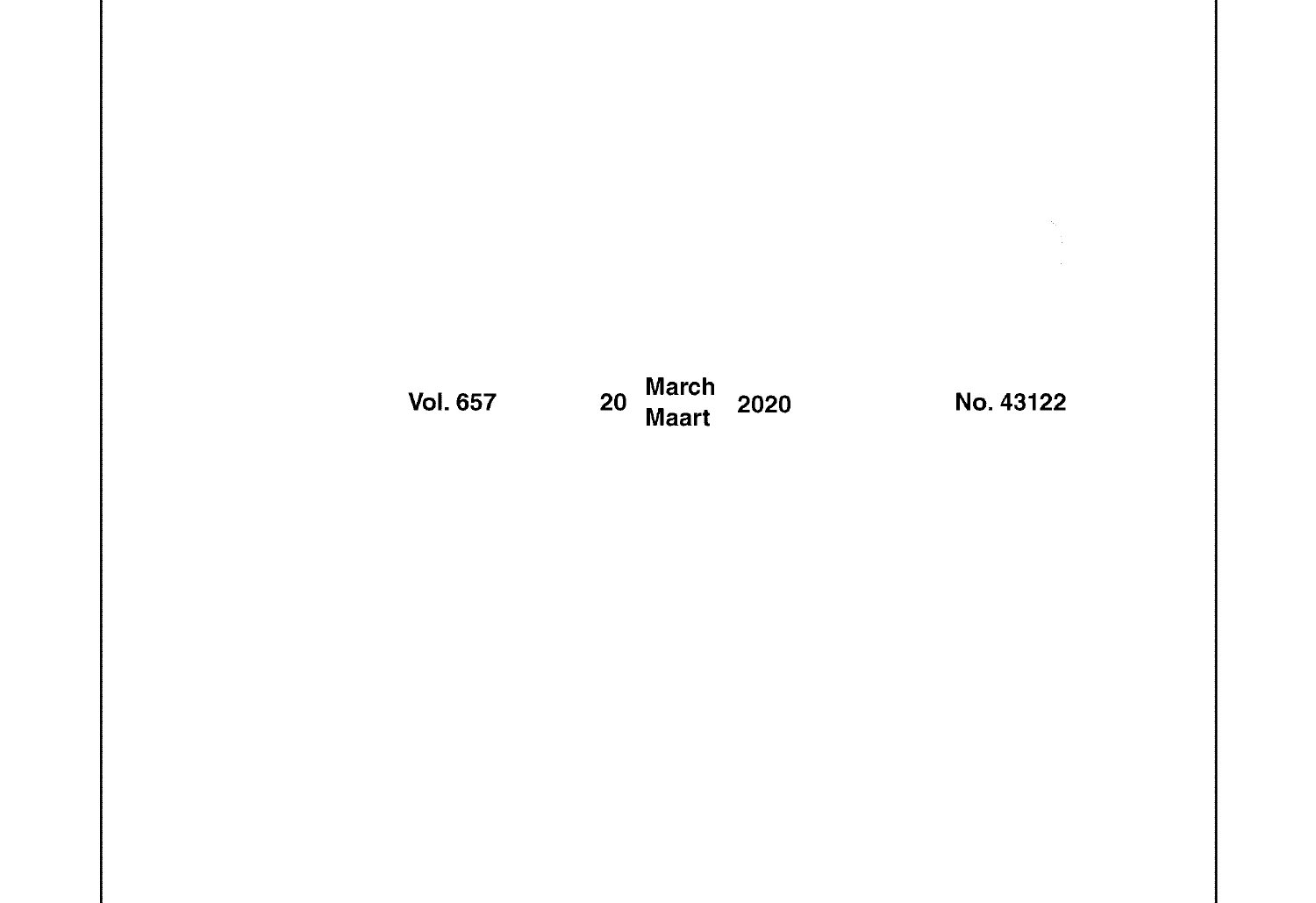# **Contents**

Gazette Page No. No. No.

# **GOVERNMENT NOTICES • GOEWERMENTSKENNISGEWINGS**

|     | Co-operative Governance and Traditional Affairs, Department of/ Samewerkende Regering en Tradisionele Sake, Departement van |
|-----|-----------------------------------------------------------------------------------------------------------------------------|
| 351 | Local Government: Municipal Systems Act (32/2000): Department of Cooperative Governance and Traditional                     |

| Affairs: Upper limits of Total Remuneration Packages payable to Municipal Managers and Managers directly ac- |       |  |
|--------------------------------------------------------------------------------------------------------------|-------|--|
| countable to Municipal Managers                                                                              | 43122 |  |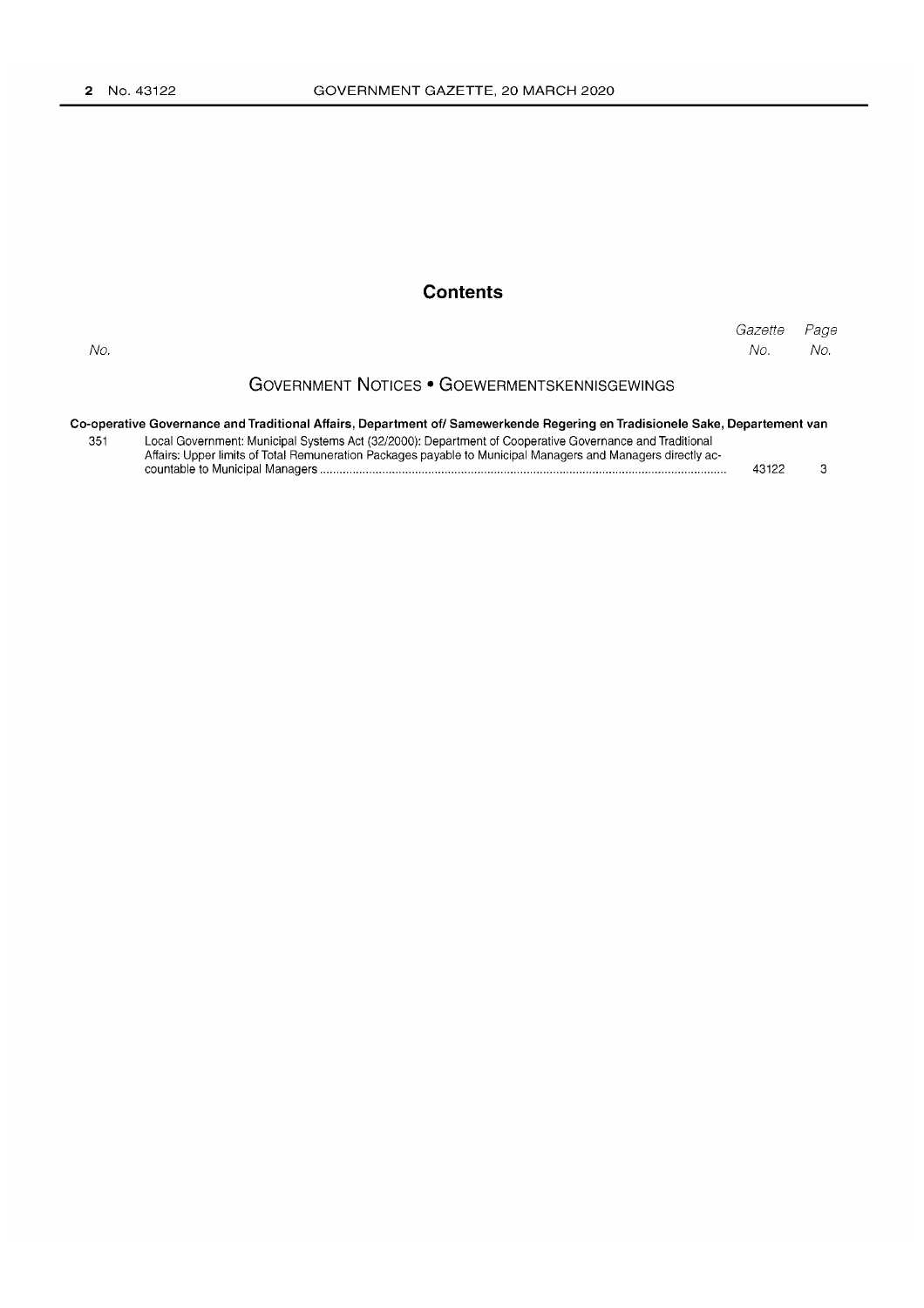# GOVERNMENT NOTICES • GOEWERMENTSKENNISGEWINGS

## DEPARTMENT OF CO-OPERATIVE GOVERNANCE AND TRADITIONAL AFFAIRS

20 MARCH 2020

# DEPARTMENT OF COOPERATIVE GOVERNANCE

# LOCAL GOVERNMENT: MUNICIPAL SYSTEMS ACT, 2000 (ACT NO. 32 OF 2000)

# LOCAL GOVERNMENT: UPPER LIMITS OF TOTAL REMUNERATION PACKAGES PAYABLE TO MUNICIPAL MANAGERS AND MANAGERS DIRECTLY ACCOUNTABLE TO MUNICIPAL MANAGERS

Under the powers vested in me by section  $72(1)(g)$  of the Local Government: Municipal Systems Act, 2000 (Act No. 32 of 2000), I, Dr Nkosazana Dlamini Zuma, Minister for Cooperative Governance and Traditional Affairs, hereby -

- (a) after consultation with the bargaining council established for municipalities, the Minister of Finance, the Minister for Public Service and Administration, the MECs responsible for local government and organised local government; and
- (b) after taking into consideration the matters as set out in regulation 35 of the Local Government: Regulations on Appointment and Conditions of Employment of Senior Managers, issued in terms of Government Notice No. 21 as published under Government Gazette No. 37245 of 17 January 2014,

determine the upper limits of the total remuneration packages payable to municipal managers and managers directly accountable to municipal managers as set out in the Schedule.

# tJ(, *'uv)/vta*

DR NKOSAZANA DLAMINI ZUMA, MP MINISTER FOR COOPERATIVE GOVERNANCE AND TRADITIONAL AFFAIRS DATE:  $14.03.2020$ 

NO. 351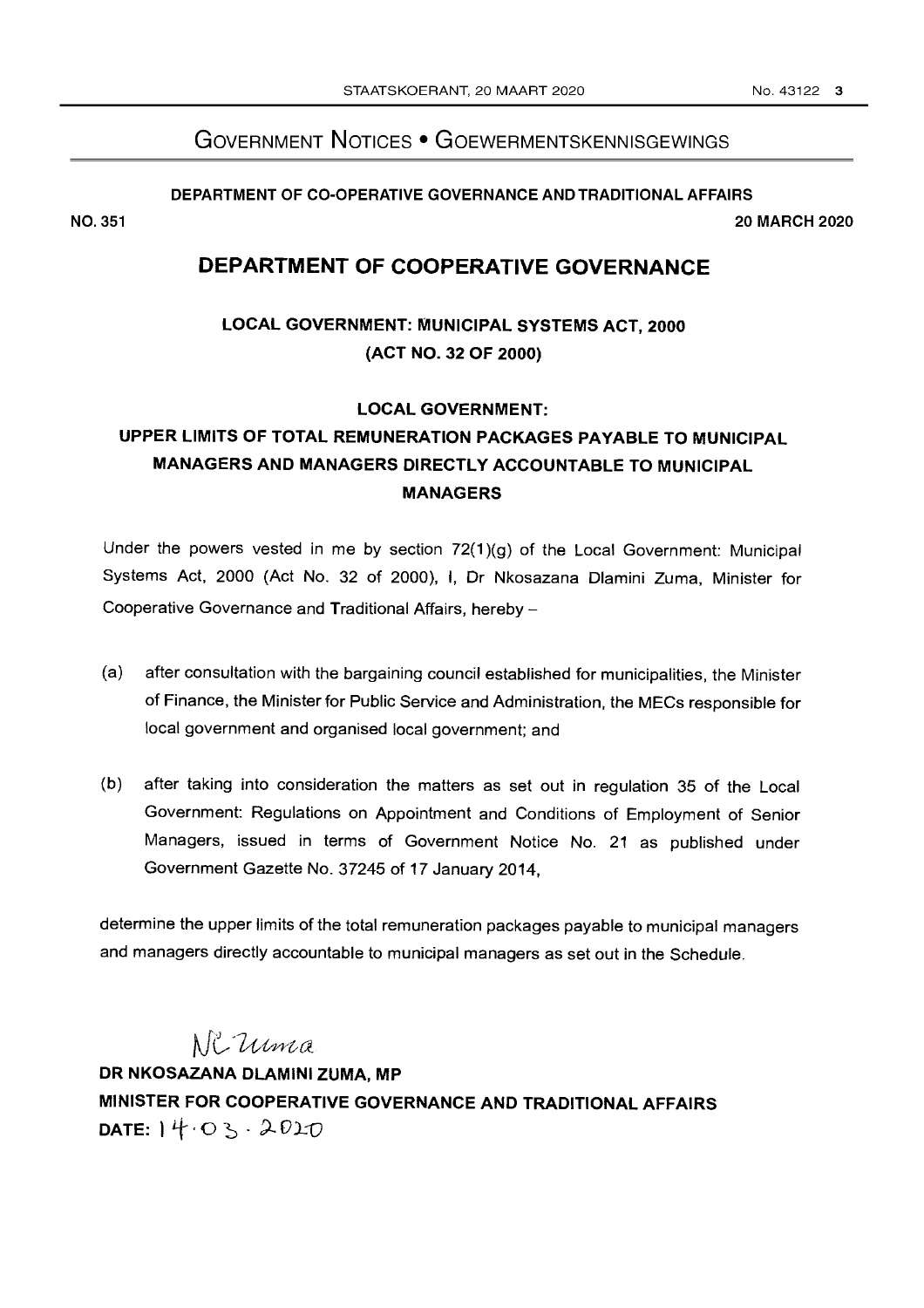## **SCHEDULE**

## **Preamble**

Having regard to the upper limits of salaries of municipal managers and managers directly accountable to municipal managers as set out below, the need to prioritise service delivery to communities and to sustain viable local government and the fiscal capacity of different categories of municipalities, this Notice provides a strategic framework for remuneration of municipal managers and managers directly accountable to municipal managers across all municipalities.

The development of this Notice took into consideration the core reward principles aimed at ensuring an appropriate remuneration mix and sought to ensure that the remuneration of municipal managers and managers directly accountable to municipal managers is costeffective, consistent, internally balanced (equitable) and externally competitive and aligned to the achievement of the objectives of municipalities while providing a uniform remuneration framework for local government.

The upper limits constitutes an integral part of the human resource value chain in building resilient administrative institutions underpinned by the intent to enable municipalities to attract, appoint and retain appropriately qualified and competent municipal managers and managers directly accountable to municipal managers necessary for effective performance of their functions.

In order to strengthen the capacity of municipalities, this Notice reinforces the statutory obligation binding on municipalities to appoint municipal managers and managers directly accountable to municipal managers who meet the minimum prescribed competencies, higher education qualifications, work experience, knowledge, including attainment of a competent achievement level or higher as measured against the Local Government: Regulations on Appointment and Conditions of Employment for Senior Managers of 2014.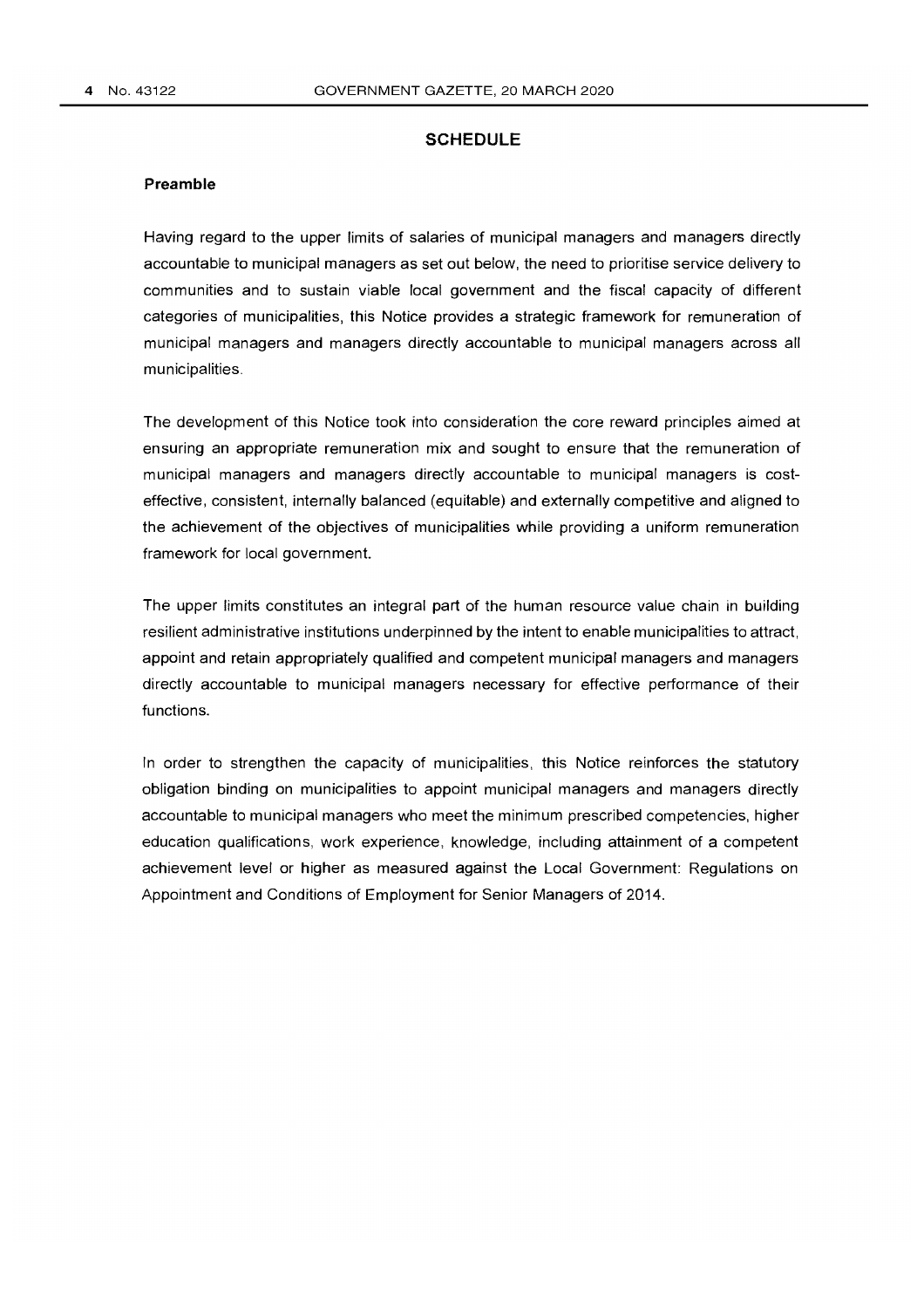#### Definitions

1. In this Schedule, unless the context otherwise indicates, a word or phrase to which a meaning has been assigned in the Local Government: Municipal Systems Act, 2000 (Act No. 32 of 2000) (hereafter referred to as "the Act") and the Local Government: Regulations on Appointment and Conditions of Employment for Senior Managers has that meaning, and -

"categorisation" means categorisation of a municipality as determined in terms of item 5 of the Notice;

"competency framework" means the Local Government Competency Framework for municipal managers and managers directly accountable to municipal managers as provided in the Local Government: Regulations on Appointment and Conditions of Employment for Senior Managers;

"Regulations" means the Local Government: Regulations on Appointment and Conditions of Employment of Senior Managers issued in terms of Government Notice No. 21 as published under Government Gazette No. 37245 of 17 January 2014;

"remote allowance" means a non-pensionable allowance payable by a municipality to attract and retain suitably qualified and competent municipal managers and managers directly accountable to municipal managers to a geographically remote area where the approved pay scales are not sufficient to attract such municipal managers and managers directly accountable to municipal managers;

"remoteness index" means the remoteness directory of all municipalities in the Republic providing a relative weight in terms of the remoteness of each municipality in relation to another as measured in terms of access to a range of public and private services, including livelihood opportunities;

"total municipal equitable share" means the equitable share of revenue that is provided to a metropolitan, district or local municipality for the 2018/19 financial year in terms of section 227(1) of the Constitution of the Republic of South Africa, 1996, to enable the municipality to provide basic services and perform the functions allocated to it. but excludes regional services council replacement grant for district municipalities;

"total municipal income" means the gross income in respect of a metropolitan, district or local municipality based on actual income as stated in the audited financial statements of that municipality for the 2017/18 financial year.

(a) The gross income for a municipality includes the following:

(i) rates on property;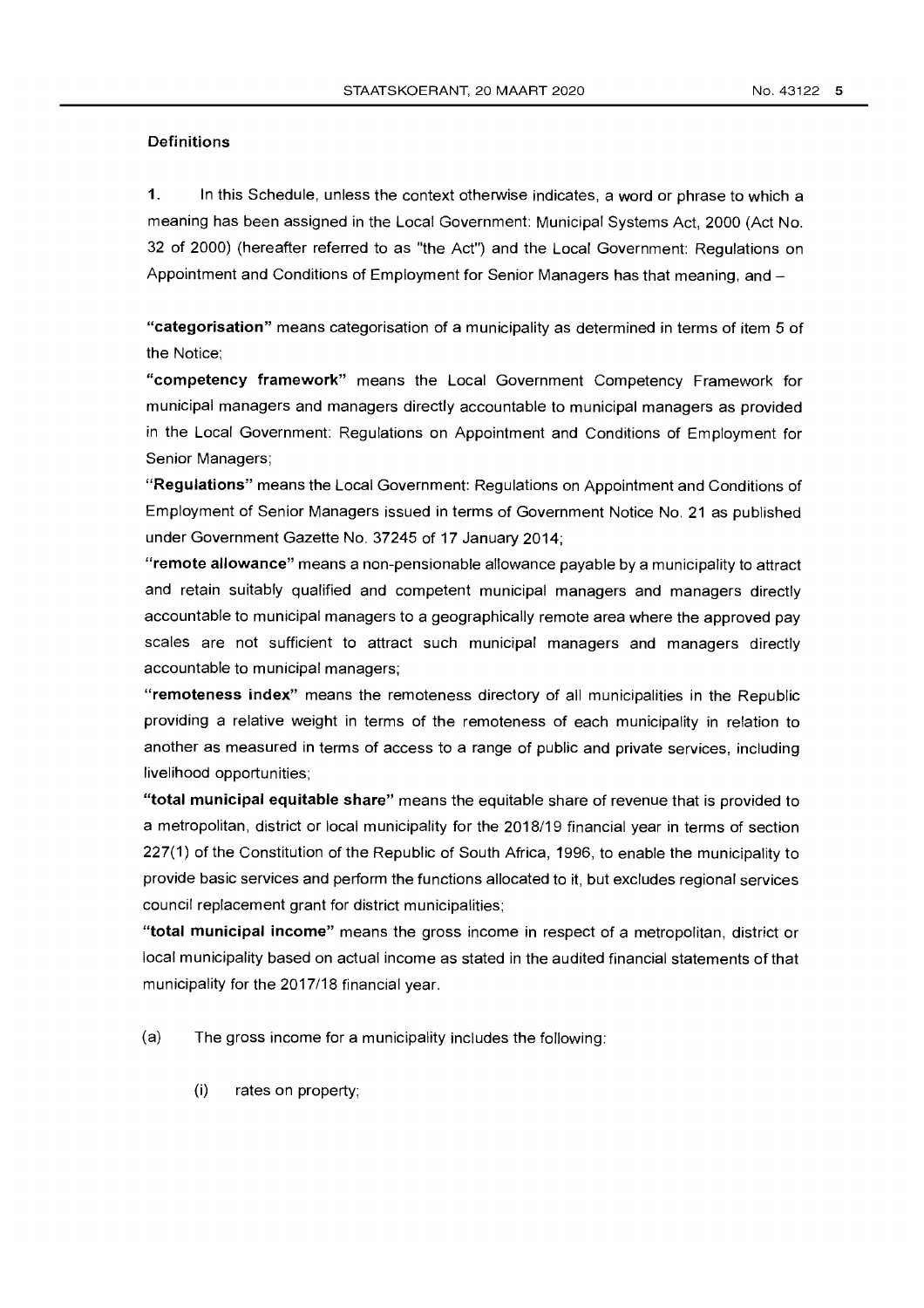- $(ii)$ fees for services rendered by the municipality or on its behalf by a entity:
- surcharges;  $(iii)$
- other authorised taxes;  $(iv)$
- $(v)$ levies and duties:
- $(vi)$ income from fines for traffic offences and contravention of municipal by-laws or legislation assigned to the local sphere of government;
- (vii) regional services council replacement grant for district municipalities;
- (viii) interest earned on invested funds other than national and provincial conditional grants;
- $(ix)$ rental for the use of municipal movable or immovable property; and
- amounts received as agent for other spheres of  $(x)$
- $(b)$ The gross income excludes  $-$ 
	- $(i)$ transfers and / or grants from the national fiscus and provincial fiscus, with the of regional services council replacement grant for district municipalities; and
	- $(ii)$ all value added tax (VAT) refunds.

means the official statistics of the population residing in the area of of a metropolitan, district or local municipality, as published in the Survey 2016: Statistical Release No. P0301, in terms of the Statistics Act, 1999 (Act No. 6 of 1999):

Notice. "upper limits" means the applicable total remuneration package values as contained in the

Allocation of number of points for total municipal income

2. The number of points allocated for the total municipal income of a municipality is as follows:

| <b>TOTAL MUNICIPAL INCOME</b> |              |                         |  |
|-------------------------------|--------------|-------------------------|--|
| From                          |              | <b>Number of Points</b> |  |
| R 0                           | R 14,333,687 |                         |  |
| R 14,333,688                  | R 15,350,389 |                         |  |
| R 15,350,390                  | R 17,301,006 |                         |  |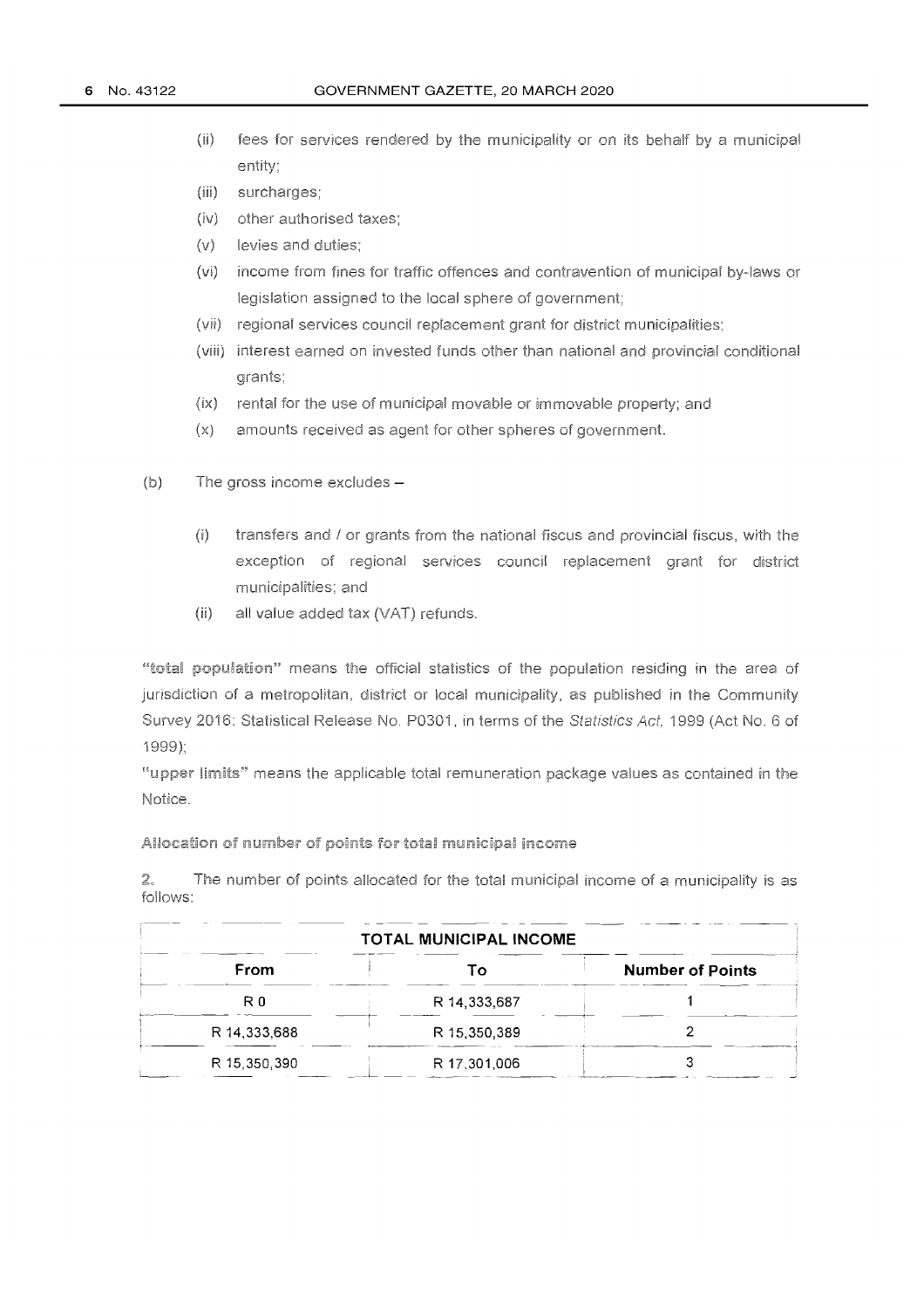|  | No. 43122 |  |
|--|-----------|--|
|--|-----------|--|

|                | <b>TOTAL MUNICIPAL INCOME</b> |                         |
|----------------|-------------------------------|-------------------------|
| From           | To                            | <b>Number of Points</b> |
| R 17,301,007   | R 18,575,198                  | 4                       |
| R 18,575,199   | R 21,411,015                  | 5                       |
| R 21,411,016   | R 23,073,500                  | 6                       |
| R 23,073,501   | R 24,754,864                  | 7                       |
| R 24,754,865   | R 26,918,286                  | 8                       |
| R 26,918,287   | R 29,250,257                  | 9                       |
| R 29,250,258   | R 31,813,809                  | 10                      |
| R 31,813,810   | R 34,608,913                  | 11                      |
| R 34,608,914   | R 37,626,678                  | 12                      |
| R 37,626,679   | R 41,330,866                  | 13                      |
| R 41,330,868   | R 43,727,949                  | 14                      |
| R 43,727,950   | R 47, 140, 843                | 15                      |
| R 47, 140, 844 | R 50,475,549                  | 16                      |
| R 50,475,550   | R 53,809,734                  | 17                      |
| R 53,809,735   | R 58,424,448                  | 18                      |
| R 58,424,449   | R 64,824,796                  | 19                      |
| R 64,824,797   | R 66, 195, 322                | 20                      |
| R 66, 195, 323 | R 69,233,036                  | 21                      |
| R 69,233,037   | R 75,812,935                  | 22                      |
| R 75,812,936   | R 79,692,602                  | 23                      |
| R 79,692,603   | R 87,714,064                  | 24                      |
| R 87,714,065   | R 96,504,528                  | 25                      |
| R 96,504,529   | R 105,455,901                 | 26                      |
| R 105,455,902  | R 111,543,837                 | 27                      |
| R 111,543,838  | R 116,113,537                 | 28                      |
| R 116,113,538  | R 126,638,737                 | 29                      |
| R 126,638,738  | R 137,663,370                 | 30                      |
| R 137,663,371  | R 144,109,401                 | 31                      |
| R 144,109,402  | R 149,627,351                 | 32                      |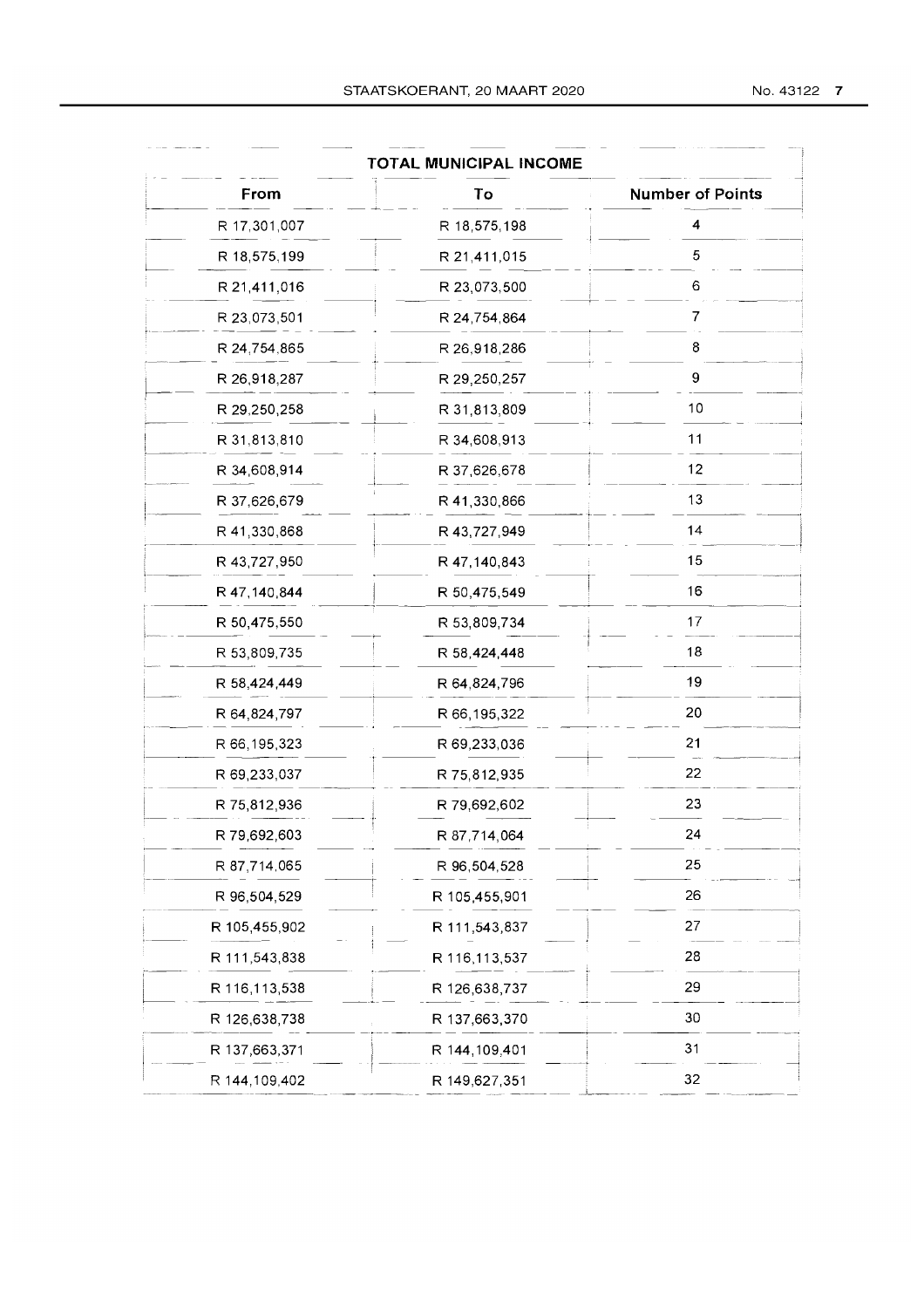|                    | TOTAL MUNICIPAL INCOME |                         |
|--------------------|------------------------|-------------------------|
| From               | To                     | <b>Number of Points</b> |
| R 149,627,352      | R 162,462,183          | 33                      |
| R 162,462,184      | R 169,500,543          | 34                      |
| R 169,500,544      | R 184, 243, 978        | 35                      |
| R 184,243,979      | R 189,441,837          | 36                      |
| R 189,441,838      | R 194,639,695          | 37                      |
| R 194,639,696      | R 200,269,820          | 38                      |
| R 200,269,821      | R 212,260,656          | 39                      |
| R 212,260,657      | R 225,937,764          | 40                      |
| R 225,937,765      | R 246,602,697          | 41                      |
| R 246,602,698      | R 279,578,865          | 42                      |
| R 279,578,866      | R 303,897,091          | 43                      |
| R 303,897,092      | R 330, 330, 560        | 44                      |
| R 330, 330, 561    | R 359,063,250          | 45                      |
| R 359,063,251      | R 390, 295, 161        | 46                      |
| R 390,295,162      | R 424,243,673          | 47                      |
| R 424,243,674      | R 461,145,082          | 48                      |
| R 461,145,083      | R 501,256,236          | 49                      |
| R 501,256,237      | R 592,248,818          | 50                      |
| R 592,248,819      | R 699,759,202          | 51                      |
| R 699,759,203      | R 760,625,402          | 52                      |
| R 760,625,403      | R 898.701.030          | 53                      |
| R 898,701,031      | R 976,871,517          | 54                      |
| R 976,871,518      | R 1,154,202,104        | 55                      |
| R 1,154,202,105    | R 1,565,550,837        | 56                      |
| R 1,565,550,838    | R 2,513,263,865        | 57                      |
| R 2,513,263,866    | R 4, 762, 197, 933     | 58                      |
| R 4, 762, 197, 934 | R 9,070,449,161        | 59                      |
| R 9,070,449,162    | above                  | 60                      |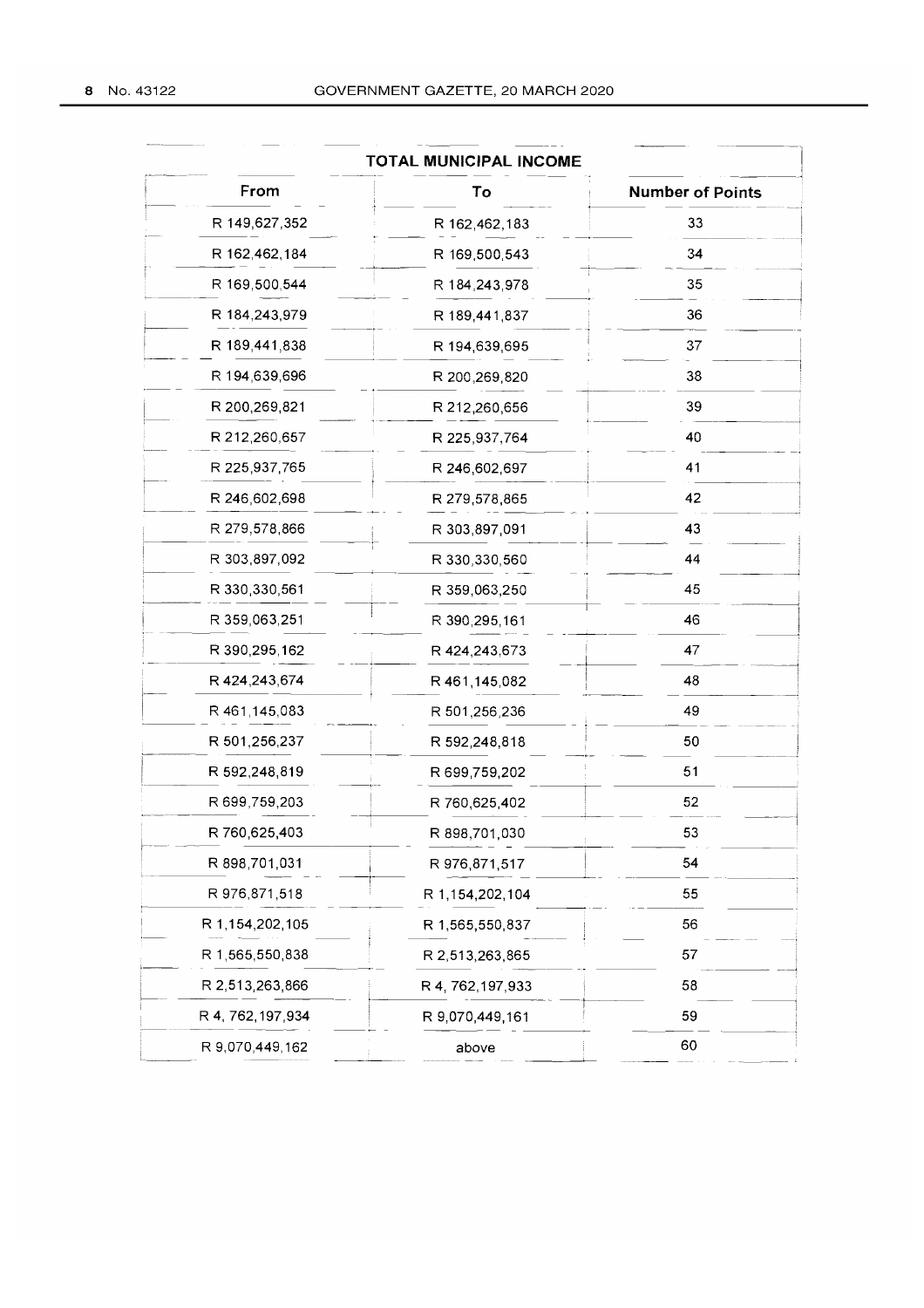Allocation of number of points for total population

The number of points allocated for the total population of a municipality is as follows: 3.

| <b>TOTAL POPULATION</b> |               |                           |  |  |
|-------------------------|---------------|---------------------------|--|--|
| From                    | To            | Points                    |  |  |
| 0                       | 65,333        |                           |  |  |
| 65,334                  | 76,863        | $\overline{\mathbf{c}}$   |  |  |
| 76,864                  | 86,474        | $\ensuremath{\mathsf{3}}$ |  |  |
| 86,475                  | 98,158        | 4                         |  |  |
| 98,159                  | 111,011       | 5                         |  |  |
| 111,012                 | 121,527       | 6                         |  |  |
| 121,528                 | 133,211       | 7                         |  |  |
| 133,212                 | 144,895       | 8                         |  |  |
| 144,896                 | 157,748       | 9                         |  |  |
| 157,749                 | 175,273       | 10                        |  |  |
| 175,274                 | 195,137       | 11                        |  |  |
| 195,138                 | 218,506       | 12                        |  |  |
| 218,507                 | 246,547       | 13                        |  |  |
| 246,548                 | ÷.<br>276,926 | 14                        |  |  |
| 276,927                 | 318,989       | 15                        |  |  |
| 318,990                 | 368,063       | 16                        |  |  |
| 368,064                 | 426,484       | 17                        |  |  |
| 426,485                 | 495,420       | 18                        |  |  |
| 495,421                 | 576,041       | 19                        |  |  |
| 576,042                 | 671,851       | 20                        |  |  |
| 671,852                 | 782,850       | 21                        |  |  |
| 782,851                 | 912,545       | 22                        |  |  |
| 912,546                 | 1,071,450     | 23                        |  |  |
| 1,071,451               | 1,254,892     | 24                        |  |  |
| 1,254,893               | 1,492,081     | 25                        |  |  |
| 1,492,082               | 1,799,374     | 26                        |  |  |
| 1,799,375               | 2,172,100     | 27                        |  |  |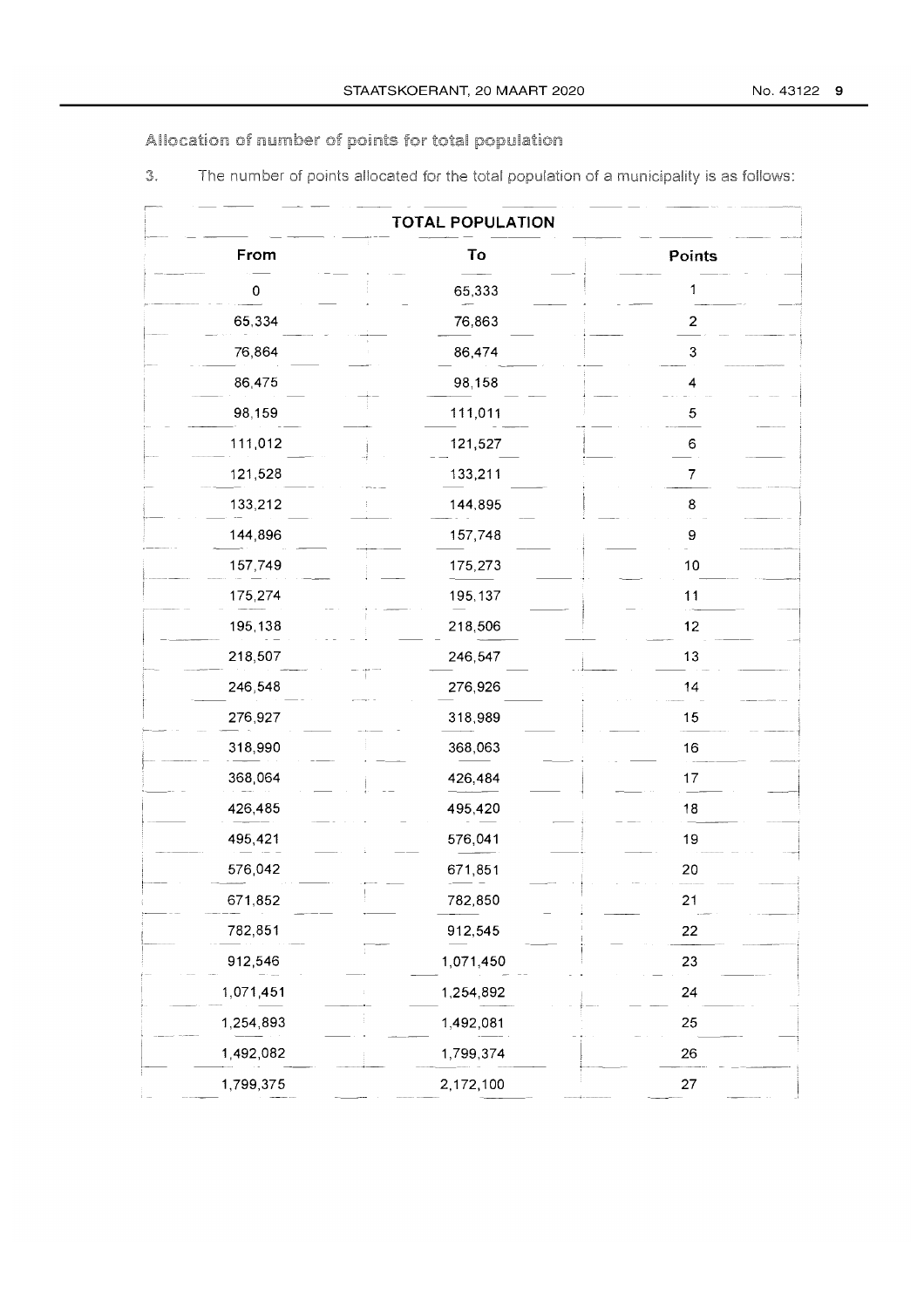| and the property of<br><b><i><u>Property</u></i></b><br><b>TOTAL POPULATION</b> |           |                                                       |
|---------------------------------------------------------------------------------|-----------|-------------------------------------------------------|
| <b>From</b>                                                                     | Τо        | <b>Points</b>                                         |
| 2,172,101                                                                       | 2,610,256 | <b>COMPANY AND RESIDENCE OF A REAL PROPERTY</b><br>28 |
| 2,610,257<br>_______________________                                            | 3,762,500 | 29                                                    |
| 3,762,501                                                                       | above     | 30                                                    |

# **Allocation of number of points for total municipal equitable share**

4. The number of points allocated for the total municipal equitable share of a municipality is as follows:

| TOTAL MUNICIPAL EQUITABLE SHARE |                 |                         |  |
|---------------------------------|-----------------|-------------------------|--|
| From                            | To              | <b>Number of Points</b> |  |
| R0                              | R 22,240,225    |                         |  |
| R 22,240,226                    | R 33,476,473    |                         |  |
| R 33,476,474                    | R 43,762,069    | з                       |  |
| R 43,762,070                    | R 51,360,279    |                         |  |
| R 51,360,280                    | R 62,961,507    | 5                       |  |
| R 62,961,508                    | R 89,166,616    | 6                       |  |
| R 89,166,617                    | R 140,903,448   |                         |  |
| R 140,903,449                   | R 309,591,115   | 8                       |  |
| R 309,591,116                   | R 2,011,870,725 | 9                       |  |
| R 2,011,870,726                 | above           | 10                      |  |

## **Determination of categorisation of municipality**

**5.** The total number of points allocated to a municipality, in terms of items 2, 3, and 4 respectively, determines the categorisation of such municipality, in accordance with the following table:

| <b>CATEGORISATION OF MUNICIPALITY</b> |      |    |  |
|---------------------------------------|------|----|--|
| Categorisation                        | From |    |  |
|                                       |      | 26 |  |
|                                       |      | 4  |  |
|                                       | 48   | 60 |  |
|                                       | ค    |    |  |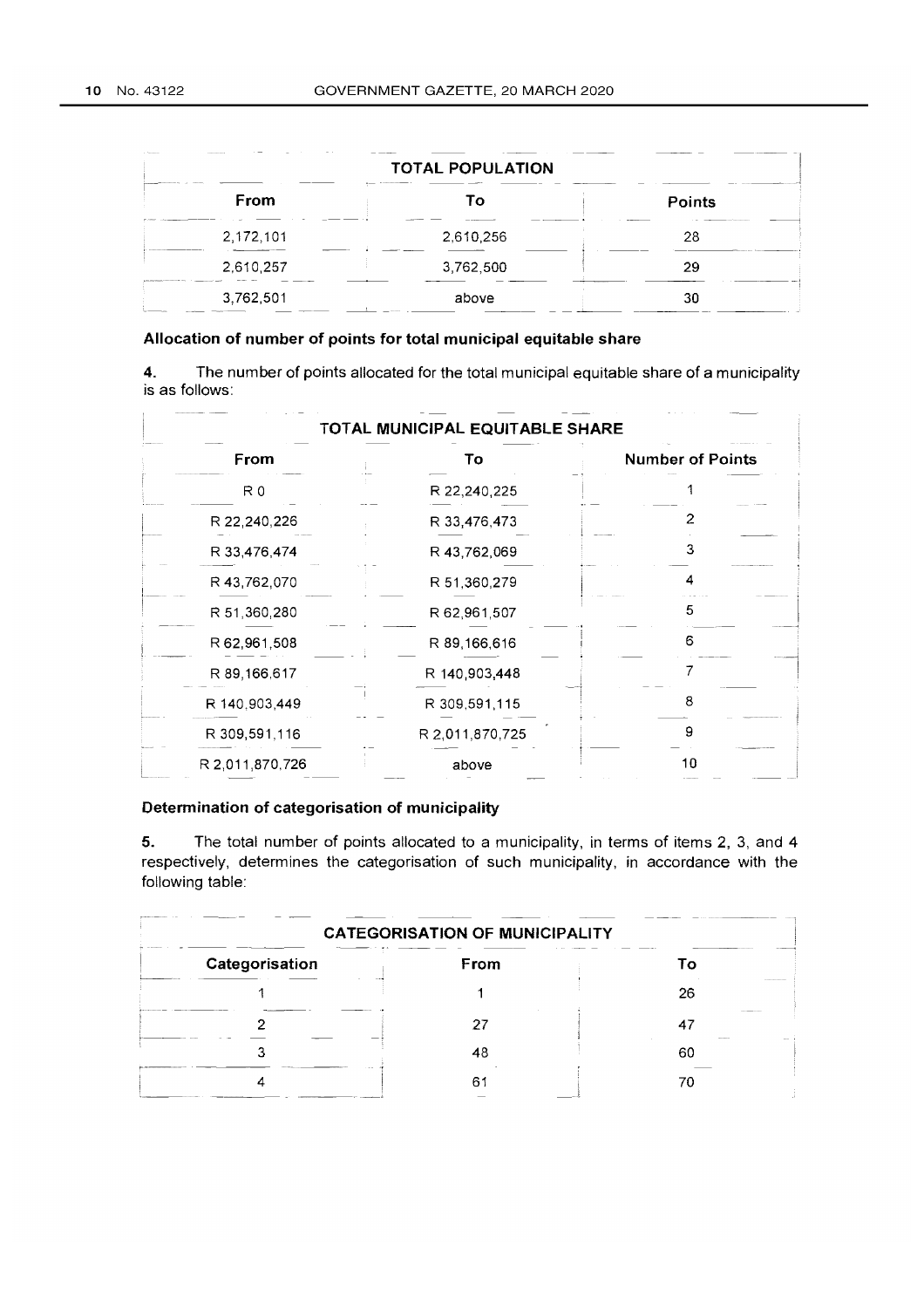| No. 43122 | 11 |
|-----------|----|
|           |    |

| <b>CATEGORISATION OF MUNICIPALITY</b> |      |     |  |
|---------------------------------------|------|-----|--|
| Categorisation                        | From | Τо  |  |
|                                       | 71   | 78  |  |
|                                       | 79   | 85  |  |
|                                       | 86   | 91  |  |
| 8                                     | 92   | 96  |  |
| 9                                     | 97   | 98  |  |
| 10                                    | 99   | 100 |  |

#### **Change of categorisation of municipality**

6. (1) If the categorisation of a municipality determined in terms of this Notice, is higher than the categorisation for the previous financial year, the municipal council, in consultation with the MEC for local government in the province and approval by the Minister, may implement such new categorisation.

- $(2)$  Notwithstanding sub-item  $(1)$ , the Minister must -
- (a) confirm the actual values and points scored by the municipality in relation to the factors in items 2, 3 and 4 of the Notice;
- (b) determine the  $-$ 
	- (i) sustainability of the driving factors that led to the higher categorisation of the municipality compared to the categorisation of the previous financial year;
	- (ii) affordability of the higher categorisation of the municipality using the following ratios:
		- (aa) municipality's liquidity ratio;
		- (bb) creditor's payment period;
		- (cc) debtor's collection rate; and
	- (iii) any other risks as may be identified.

(3) After confirmation of the actual values and points scored by the municipality in relation to the total municipal income, population and municipal equitable share, including the driving factors that led to a higher categorisation as well as affordability (using the ratios: liquidity ratio, creditor's payment period and debtor's collection rate) and approval by the Minister, the municipal council may implement such new categorisation including adjusting the total remuneration package of municipal manager and managers directly accountable to municipal manager to the higher category.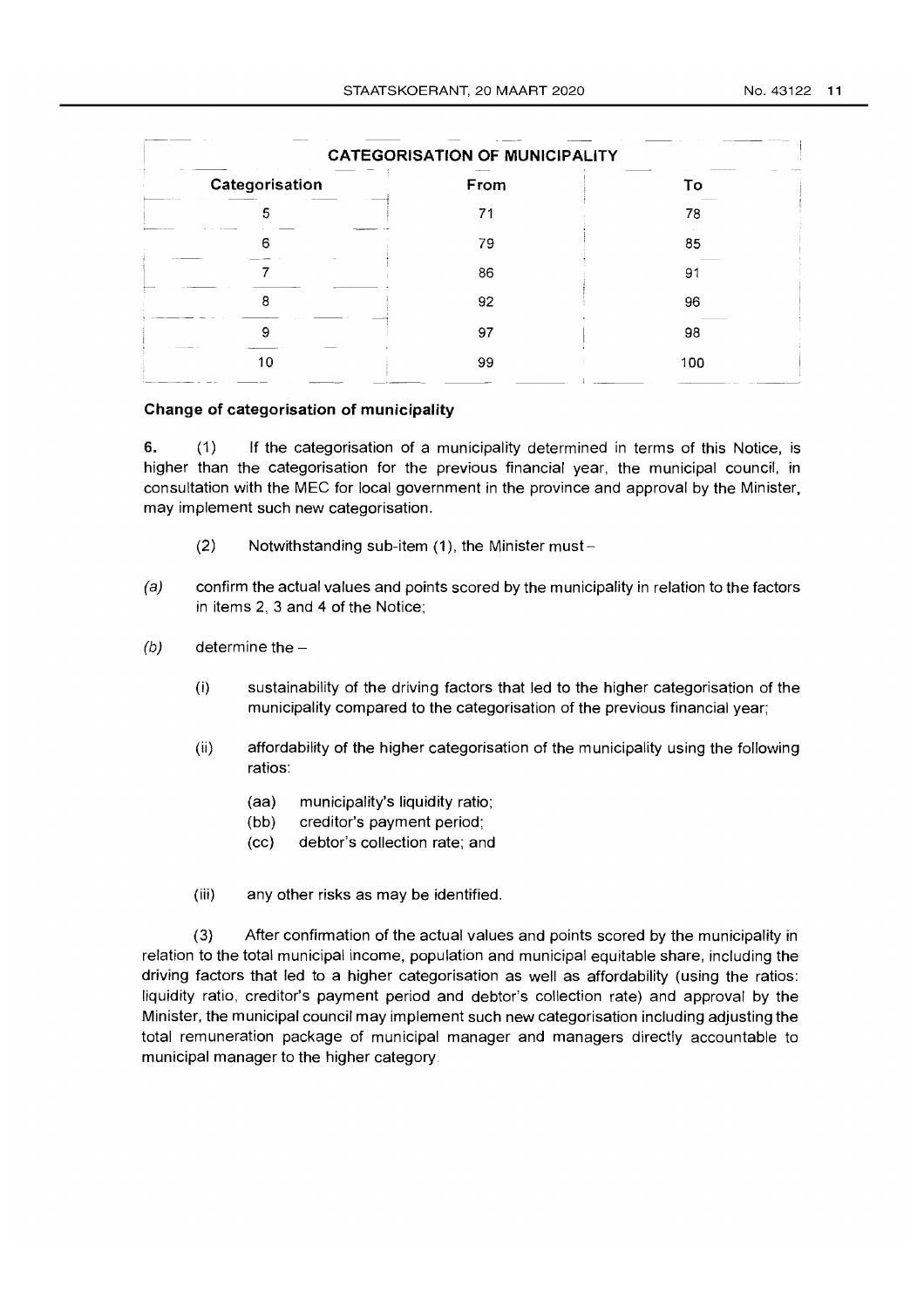(4) If the categorisation of a municipality determined in terms of this Notice, is lower than the categorisation of the previous financial year, the municipality must retain the categorisation of the previous financial year.

#### Annual total remuneration packages of municipal managers

7. The upper limits of the annual total remuneration packages payable to municipal manager are as follows:

| <b>MUNICIPAL</b><br><b>CATEGORISATION</b> | <b>TOTAL</b><br><b>REMUNERATION</b><br><b>PACKAGE</b><br>(MINIMUM) | <b>TOTAL</b><br><b>REMUNERATION</b><br><b>PACKAGE</b><br>(MIDPOINT) | <b>TOTAL</b><br><b>REMUNERATION</b><br><b>PACKAGE</b><br>(MAXIMUM) |
|-------------------------------------------|--------------------------------------------------------------------|---------------------------------------------------------------------|--------------------------------------------------------------------|
| 10                                        | R 2,568,755                                                        | R 3,251,589                                                         | R 3,934,423                                                        |
| 9                                         | R 2,204,466                                                        | R 2,755,584                                                         | R 3,306,702                                                        |
|                                           | R 1,903,222                                                        | R 2,335,240                                                         | R 2,767,260                                                        |
|                                           | R 1,646,643                                                        | R 1,995,931                                                         | R 2,345,220                                                        |
| 6                                         | R 1.464,332                                                        | R 1,705,924                                                         | R 1,987,402                                                        |
| 5                                         | R 1,277,473                                                        | R 1,511,803                                                         | R 1,698,573                                                        |
|                                           | R 1,160,847                                                        | R 1,349,824                                                         | R 1,538,800                                                        |
|                                           | R 1,067,587                                                        | R 1,227,113                                                         | R 1,386,637                                                        |
|                                           | R 1 030,759                                                        | R 1,141,500                                                         | R 1.267, 066                                                       |
|                                           | R 992.705                                                          | R 1,087,143                                                         | R 1.195,857                                                        |

## Annual total remuneration packages of managers directly accountable to municipal managers

8. The upper limits of the annual total remuneration packages payable to managers directly accountable to municipal managers are as follows:

| <b>MUNICIPAL</b><br><b>CATEGORISATION</b> | <b>TOTAL</b><br><b>REMUNERATION</b><br><b>PACKAGE</b><br>(MINIMUM) | <b>TOTAL</b><br><b>REMUNERATION</b><br><b>PACKAGE</b><br>(MIDPOINT) | <b>TOTAL</b><br><b>REMUNERATION</b><br><b>PACKAGE</b><br>(MAXIMUM) |
|-------------------------------------------|--------------------------------------------------------------------|---------------------------------------------------------------------|--------------------------------------------------------------------|
| 10                                        | R 2.055.005                                                        | R 2,601,272                                                         | R 3, 147, 538                                                      |
| 9                                         | R 1.763.574                                                        | R 2.204,466                                                         | R 2,645,361                                                        |
|                                           | R 1,522,577                                                        | R 1.868.192                                                         | R 2,213,808                                                        |
|                                           | R 1.354,200                                                        | R 1,596,747                                                         | R 1,876,176                                                        |
|                                           | R 1.188,638                                                        | R 1,415,047                                                         | R 1,596,747                                                        |
|                                           | R 1.055.080                                                        | R 1,241,269                                                         | R 1,427,459                                                        |
|                                           | R 972,648                                                          | R 1.108.275                                                         | R 1,257,894                                                        |
| 3                                         | R 894,447                                                          | R 1,022,226                                                         | R 1,133,463                                                        |
|                                           | R 846, 307                                                         | R 950,907                                                           | R 1,040,327                                                        |
|                                           | R 815,063                                                          | R905,626                                                            | R 996,188                                                          |

## Offer of remuneration on appointment

9. (1) The offer of remuneration on appointment to a municipal manager and manager directly accountable to municipal managers will be determined by the competencies, qualifications, experience and knowledge of the candidate considered for appointment.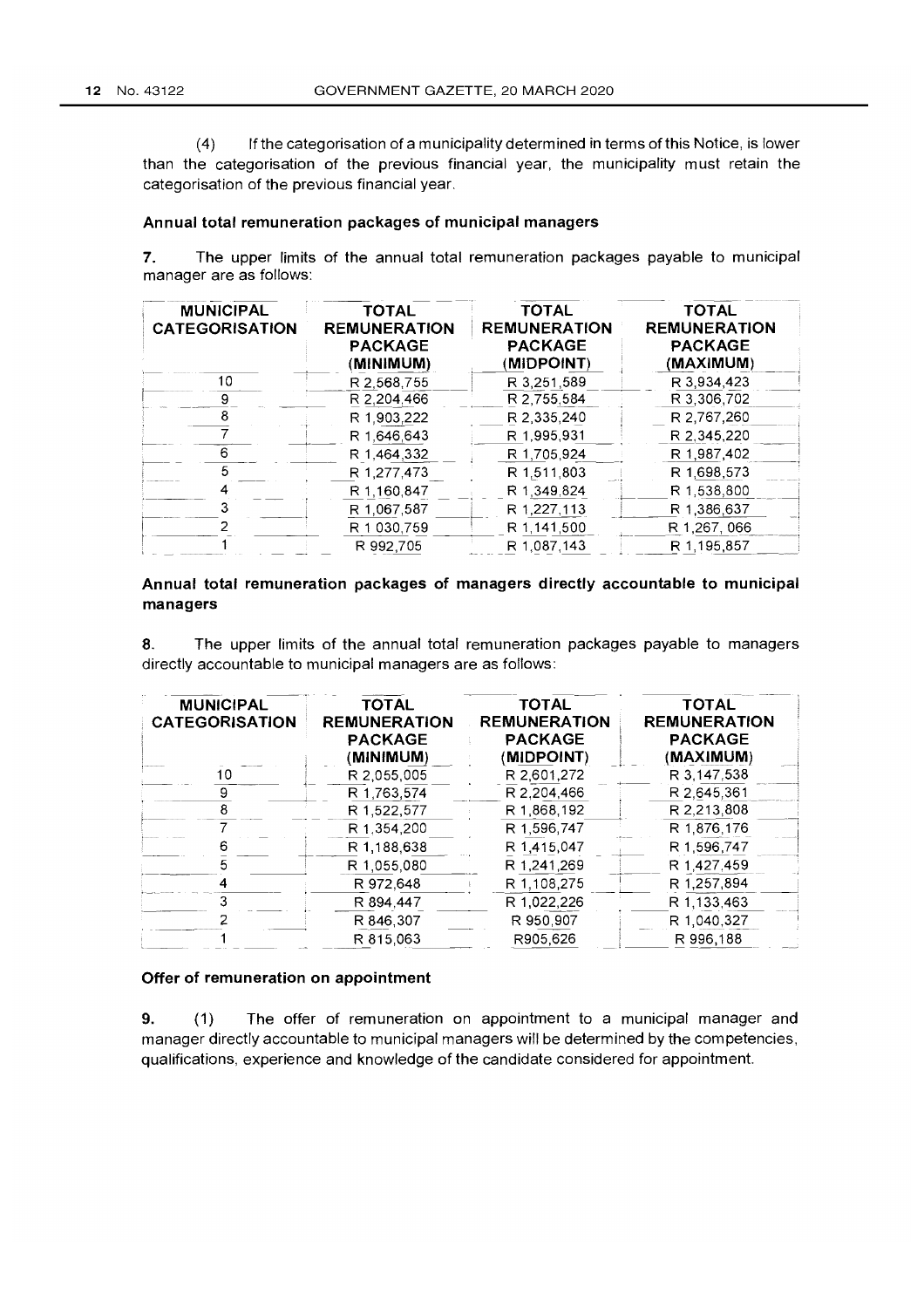A municipal council must apply the criteria as set out below to determine the  $(2)$ offer of remuneration on appointment:

| <b>TOTAL</b><br><b>REMUNERATION</b><br><b>PACKAGE</b> | <b>CRITERIA</b>                                                                                                                                                                                                                                                                |
|-------------------------------------------------------|--------------------------------------------------------------------------------------------------------------------------------------------------------------------------------------------------------------------------------------------------------------------------------|
| <b>MINIMUM</b>                                        | Relevant qualification.<br>Applicable to persons who have the relevant 5 years'<br>experience as provided in the Regulations.<br>Applicable to persons who have acquired competent<br>achievement level as measured against the competency<br>framework.                       |
| <b>MIDPOINT</b>                                       | Relevant qualification.<br>Applicable to persons who have 5 to 10 years' experience<br>as provided in the Regulations.<br>Applicable to persons who have acquired advanced<br>competency achievement level as measured against the<br>competency framework.                    |
| <b>MAXIMUM</b>                                        | Relevant qualification.<br>Applicable to persons who have more than 10 years'<br>$\bullet$<br>experience as provided in the Regulations.<br>Applicable to persons who have demonstrated a superior<br>$\bullet$<br>competency as measured against the competency<br>framework. |

(3) Notwithstanding sub-item (1). if a municipal council is unable to offer the relevant total remuneration package or cannot afford to pay the remuneration as determined in this Notice. a lesser offer may be made by such municipality on appointment.

## **Payment of remote allowance**

**10.** (1) A municipal manager or managers directly accountable to municipal manager employed in one of the following municipalities. may be paid a remote allowance not exceeding the percentage of the total annual remuneration package applicable to the relevant municipal manager and managers directly accountable to municipal managers as it appear in the table below:

| <b>PROVINCE</b> | <b>DISTRICT</b><br><b>CODE</b> | <b>MUNICIPAL</b><br><b>CODE</b> | <b>NAME OF</b><br><b>MUNICIPALITY</b> | $\frac{6}{6}$ |
|-----------------|--------------------------------|---------------------------------|---------------------------------------|---------------|
| Eastern Cape    | DC10                           | EC102                           | <b>Blue Crane Route</b>               | 4%            |
| Eastern Cape    | DC <sub>10</sub>               | EC106                           | Sundays River Valley                  | 4%            |
| Eastern Cape    | <b>DC10</b>                    | EC109                           | Kou-Kamma                             | 4%            |
| Eastern Cape    | <b>DC12</b>                    | EC129                           | Raymond Mhlaba                        | 4%            |
| Eastern Cape    | <b>DC13</b>                    | EC131                           | Inxuba Yethemba                       | 4%            |
| Eastern Cape    | <b>DC13</b>                    | EC135                           | Itsika Yethu                          | 4%            |
| Eastern Cape    | DC13                           | EC137                           | Engcobo                               | 4%            |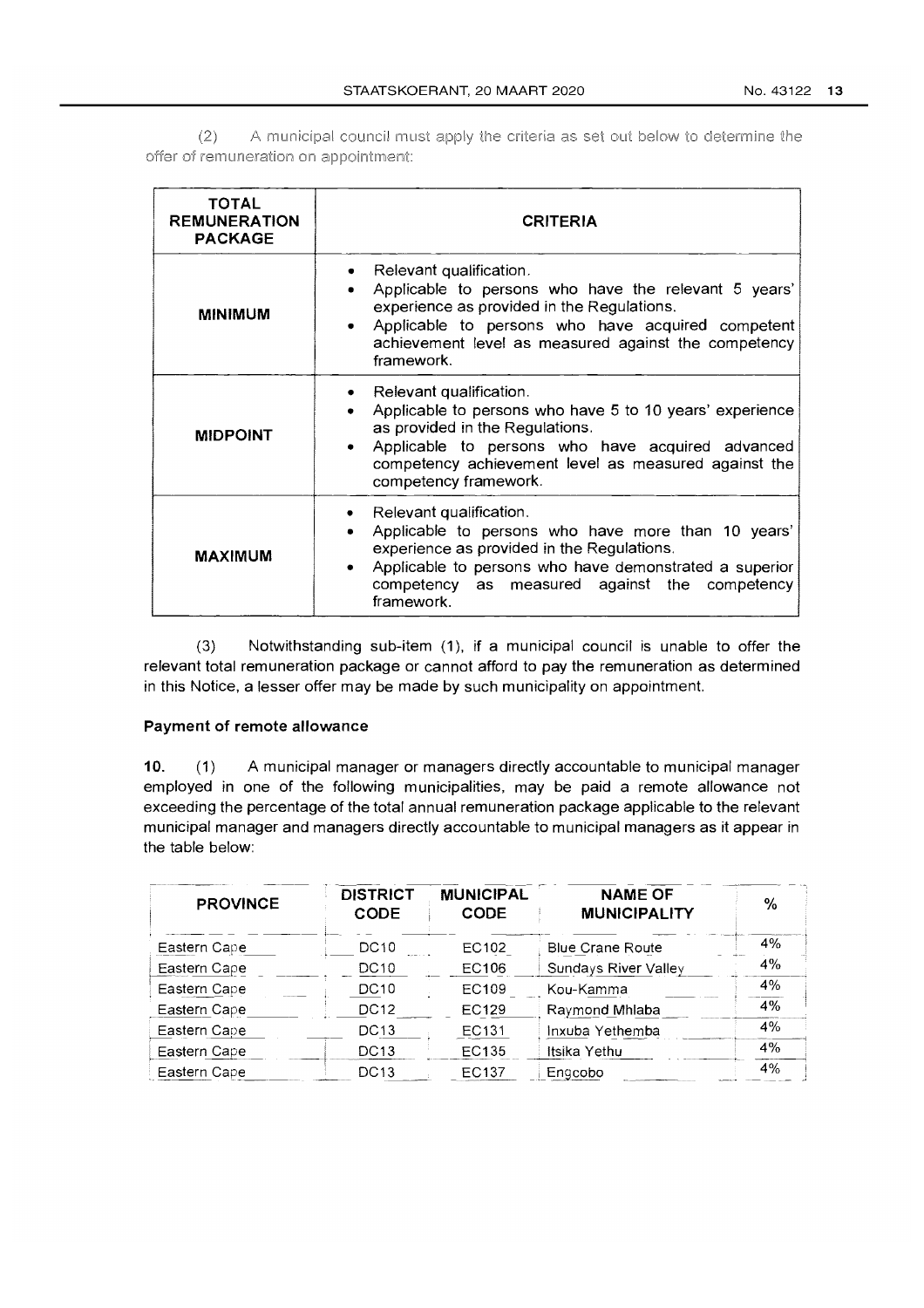| <b>PROVINCE</b>   | <b>DISTRICT</b><br><b>CODE</b> | <b>MUNICIPAL</b><br><b>CODE</b> | <b>NAME OF</b><br><b>MUNICIPALITY</b> | $\%$ |  |
|-------------------|--------------------------------|---------------------------------|---------------------------------------|------|--|
| Eastern Cape      | DC <sub>13</sub>               | EC138                           | Sakhisizwe                            | 4%   |  |
| Eastern Cape      | <b>DC13</b>                    | EC139                           | Enoch Mgijima                         | 4%   |  |
| Eastern Cape      | <b>DC14</b>                    | EC141                           | Elundini                              | 4%   |  |
| Eastern Cape      | <b>DC15</b>                    | EC153                           | Ngquza Hill                           | 4%   |  |
| Eastern Cape      | DC44                           | <b>EC443</b>                    | Mbizana                               | 4%   |  |
| Eastern Cape      | <b>DC15</b>                    | <b>EC154</b>                    | Port St Johns                         | 4%   |  |
| Eastern Cape      | DC44                           | <b>EC442</b>                    | Umzimvubu                             | 4%   |  |
| Eastern Cape      | DC44                           | <b>EC444</b>                    | Ntabankulu                            | 4%   |  |
| Eastern Cape      | <b>DC14</b>                    | <b>DC14</b>                     | Joe Gqabi                             | 4%   |  |
| Eastern Cape      | <b>DC44</b>                    | <b>DC44</b>                     | Alfred Nzo                            | 4%   |  |
| <b>Free State</b> | DC <sub>16</sub>               | <b>FS161</b>                    | Letsemeng                             | 4%   |  |
| Free State        | DC <sub>16</sub>               | <b>FS162</b>                    | Kopanong                              | 4%   |  |
| <b>Free State</b> | DC <sub>18</sub>               | DC183                           | Tswelopele                            | 4%   |  |
| Free State        | DC19                           | FS191                           | Setsoto                               | 4%   |  |
| Free State        | <b>DC19</b>                    | <b>FS196</b>                    | Mantsopa                              | 4%   |  |
| <b>Free State</b> | <b>DC20</b>                    | <b>FS205</b>                    | Mafube                                | 4%   |  |
| <b>Free State</b> | <b>DC20</b>                    | <b>FS204</b>                    | Metsimaholo                           | 4%   |  |
| <b>Free State</b> | DC16                           | <b>DC16</b>                     | Xhariep                               | 4%   |  |
| Free State        | <b>DC20</b>                    | <b>DC20</b>                     | Fezile Dabi                           | 4%   |  |
| KwaZulu Natal     | <b>DC21</b>                    | <b>KZN214</b>                   | UMuziwabantu                          | 4%   |  |
| KwaZulu Natal     | DC <sub>22</sub>               | <b>KZN224</b>                   | Impendie                              | 4%   |  |
| KwaZulu Natal     | DC <sub>23</sub>               | <b>KZN235</b>                   | Okhahlamba                            | 4%   |  |
| KwaZulu Natal     | <b>DC24</b>                    | <b>KZN245</b>                   | Umvoti                                | 4%   |  |
| KwaZulu Natal     | DC <sub>24</sub>               | <b>KZN244</b>                   | Msinga                                | 4%   |  |
| KwaZulu Natal     | DC <sub>26</sub>               | <b>KZN261</b>                   | eDumbe                                | 4%   |  |
| KwaZulu Natal     | DC <sub>26</sub>               | <b>KZN262</b>                   | UPhongolo                             | 4%   |  |
| KwaZulu Natal     | <b>DC26</b>                    | <b>KZN265</b>                   | Nongoma                               | 4%   |  |
| KwaZulu Natai     | DC <sub>26</sub>               | <b>KZN266</b>                   | Ulundi                                | 4%   |  |
| KwaZulu Natal     | DC <sub>27</sub>               | <b>KZN276</b>                   | Big Five Hiabisa                      | 4%   |  |
| KwaZulu Natal     | <b>DC28</b>                    | <b>KZN285</b>                   | Mthonjaneni                           | 4%   |  |
| KwaZulu Natal     | <b>DC28</b>                    | <b>KZN286</b>                   | Nkandla                               | 4%   |  |
| KwaZulu Natal     | DC43                           | <b>KZN433</b>                   | Greater Kokstad                       | 4%   |  |
| KwaZulu Natal     | DC43                           | <b>KZN434</b>                   | Ubuhlebezwe                           | 4%   |  |
| KwaZulu Natal     | DC43                           | <b>KZN435</b>                   | Umzimkhulu                            | 4%   |  |
| KwaZulu Natal     | DC <sub>26</sub>               | DC <sub>26</sub>                | Zululand                              | 4%   |  |
| KwaZulu Natal     | DC43                           | DC43                            | Harry Gwala                           | 4%   |  |
| Limpopo           | DC33                           | LIM331                          | Greater Giyani                        | 4%   |  |
| Limpopo           | <b>DC34</b>                    | LIM341                          | Musina                                | 4%   |  |
| Limpopo           | <b>DC35</b>                    | LIM351                          | Blouberg                              | 4%   |  |
| Limpopo           | <b>DC35</b>                    | LIM353                          | Molemole                              | 4%   |  |
| Limpopo           | DC36                           | LIM361                          | Thabazimbi                            | 4%   |  |
| Limpopo           | <b>DC47</b>                    | LIM473                          | Makhuduthamaga                        | 4%   |  |
| Limpopo           | DC47                           | LIM476                          | Greater<br>Tubatse/Fetakgomo          | 4%   |  |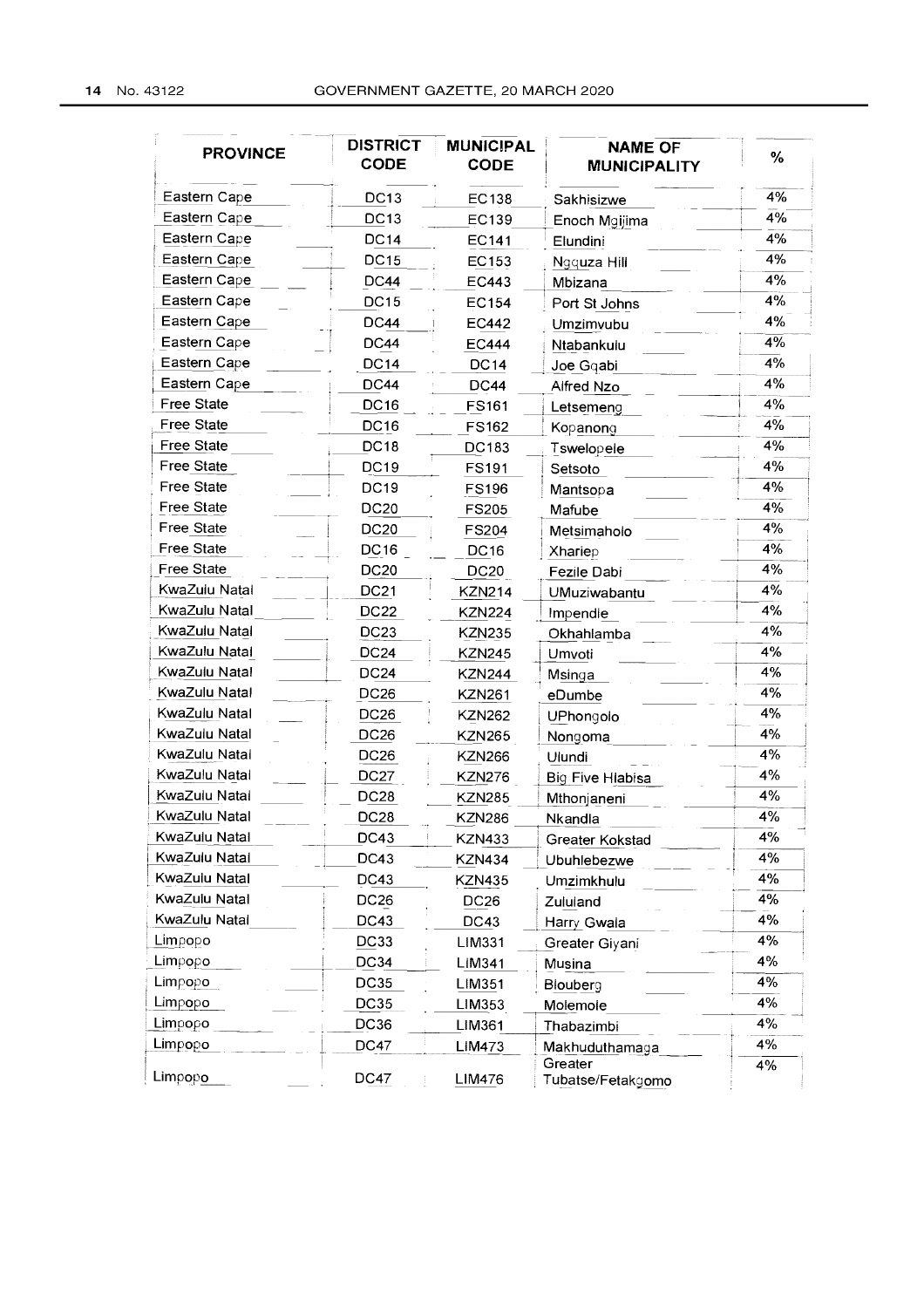| <b>PROVINCE</b>                | <b>DISTRICT</b><br><b>CODE</b> | <b>MUNICIPAL</b><br><b>CODE</b> | <b>NAME OF</b><br><b>MUNICIPALITY</b> | $\%$  |
|--------------------------------|--------------------------------|---------------------------------|---------------------------------------|-------|
| Mpumalanga                     | <b>DC30</b>                    | MP301                           | Albert Luthuli                        | 4%    |
| Mpumalanga                     | <b>DC30</b>                    | MP303                           | Mkhondo                               | $4\%$ |
| Mpumalanga                     | <b>DC30</b>                    | MP304                           | Dr Pixley Ka Isaka Seme               | 4%    |
| Mpumalanga                     | <b>DC32</b>                    | MP321                           | Thaba Chweu                           | 4%    |
| Mpumalanga                     | <b>DC 32</b>                   | MP324                           | Nkomazi                               | 4%    |
| North West                     | DC37                           | <b>NW375</b>                    | Moses Kotane                          | 4%    |
| North West                     | <b>DC38</b>                    | NW381                           | Ratlou                                | 4%    |
| North West                     | <b>DC38</b>                    | NW382                           | Tswaing                               | 4%    |
| North West                     | <b>DC38</b>                    | NW385                           | Ramotshere Moiloa                     | 4%    |
| North West                     | <b>DC39</b>                    | NW392                           | Naledi (NW)                           | 4%    |
| North West                     | <b>DC39</b>                    | NW393                           | Mamusa                                | 4%    |
| North West                     | <b>DC39</b>                    | NW394                           | Greater Taung                         | 4%    |
| North West                     | DC39                           | NW396                           | Lekwa-Teemane                         | 4%    |
| North West                     | <b>DC40</b>                    | NW404                           | Maquassi Hills                        | 4%    |
| North West                     | <b>DC39</b>                    | <b>DC39</b>                     | Dr Ruth Segomotsi<br>Mompati          | 4%    |
|                                | DC <sub>8</sub>                | <b>NC084</b>                    | !Kheis                                | 4%    |
| Northern Cape<br>Northern Cape | DC7                            | <b>NC078</b>                    | Siyancuma                             | 4%    |
| Northern Cape                  | DC7                            | <b>NC076</b>                    | Thembelihle                           | 4%    |
| Northern Cape                  | DC <sub>9</sub>                | <b>NC093</b>                    | Magareng                              | 4%    |
| Northern Cape                  | DC <sub>9</sub>                | <b>NC094</b>                    | Phokwane                              | 4%    |
| Western Cape                   | DC <sub>1</sub>                | WC013                           | Bergrivier                            | 4%    |
| Western Cape                   | DC <sub>1</sub>                | <b>WC015</b>                    | Swartland                             | 4%    |
| Western Cape                   | DC <sub>3</sub>                | <b>WC032</b>                    | Overstrand                            | 4%    |
| Western Cape                   | DC <sub>3</sub>                | <b>WC034</b>                    | Swellendam                            | 4%    |
| Western Cape                   | DC <sub>3</sub>                | <b>WC031</b>                    | Theewaterskloof                       | 4%    |
| Western Cape                   | DC4                            | <b>WC042</b>                    | Hessequa                              | 4%    |
| Western Cape                   | DC4                            | <b>WC041</b>                    | Kannaland                             | 4%    |
| Western Cape                   | DC <sub>5</sub>                | <b>WC051</b>                    | Laingsburg                            | 4%    |
| <b>Western Cape</b>            | DC <sub>5</sub>                | <b>WC052</b>                    | Prince Albert                         | 4%    |
| Western Cape                   | DC <sub>1</sub>                | DC <sub>1</sub>                 | <b>West Coast</b>                     | 4%    |
| Eastern Cape                   | DC10                           | EC101                           | Dr Bayers Naude                       | 7%    |
| Eastern Cape                   | <b>DC14</b>                    | EC142                           | Sengu                                 | 7%    |
| Eastern Cape                   | <b>DC14</b>                    | EC145                           | Walter Sisulu                         | 7%    |
| Eastern Cape                   | <b>DC44</b>                    | EC441                           | Matatiele                             | 7%    |
| Free State                     | DC <sub>16</sub>               | FS163                           | Mohokare                              | 7%    |
| KwaZulu Natal                  | DC <sub>27</sub>               | <b>KZN272</b>                   | Jozini                                | 7%    |
| KwaZulu-Natal                  | DC <sub>27</sub>               | DC <sub>27</sub>                | Umkhanyakude                          | 7%    |
|                                |                                |                                 | Dr Nkosasana-Diamini                  | 7%    |
| KwaZulu-Natal                  | DC43                           | <b>KZN436</b>                   | Zuma                                  | 7%    |
| Limpopo                        | DC36                           | LIM362                          | Lephalale                             | 7%    |
| Northern Cape                  | DC6                            | <b>NC067</b>                    | Khai-Ma                               | 7%    |
| Northern Cape                  | DC7                            | NC072                           | Umsobomvu                             | 7%    |
| Northern Cape                  | DC7                            | <b>NC075</b>                    | Renosterberg                          | 7%    |
| Northern Cape                  | DC <sub>8</sub>                | <b>NC085</b>                    | Tsantsabane                           |       |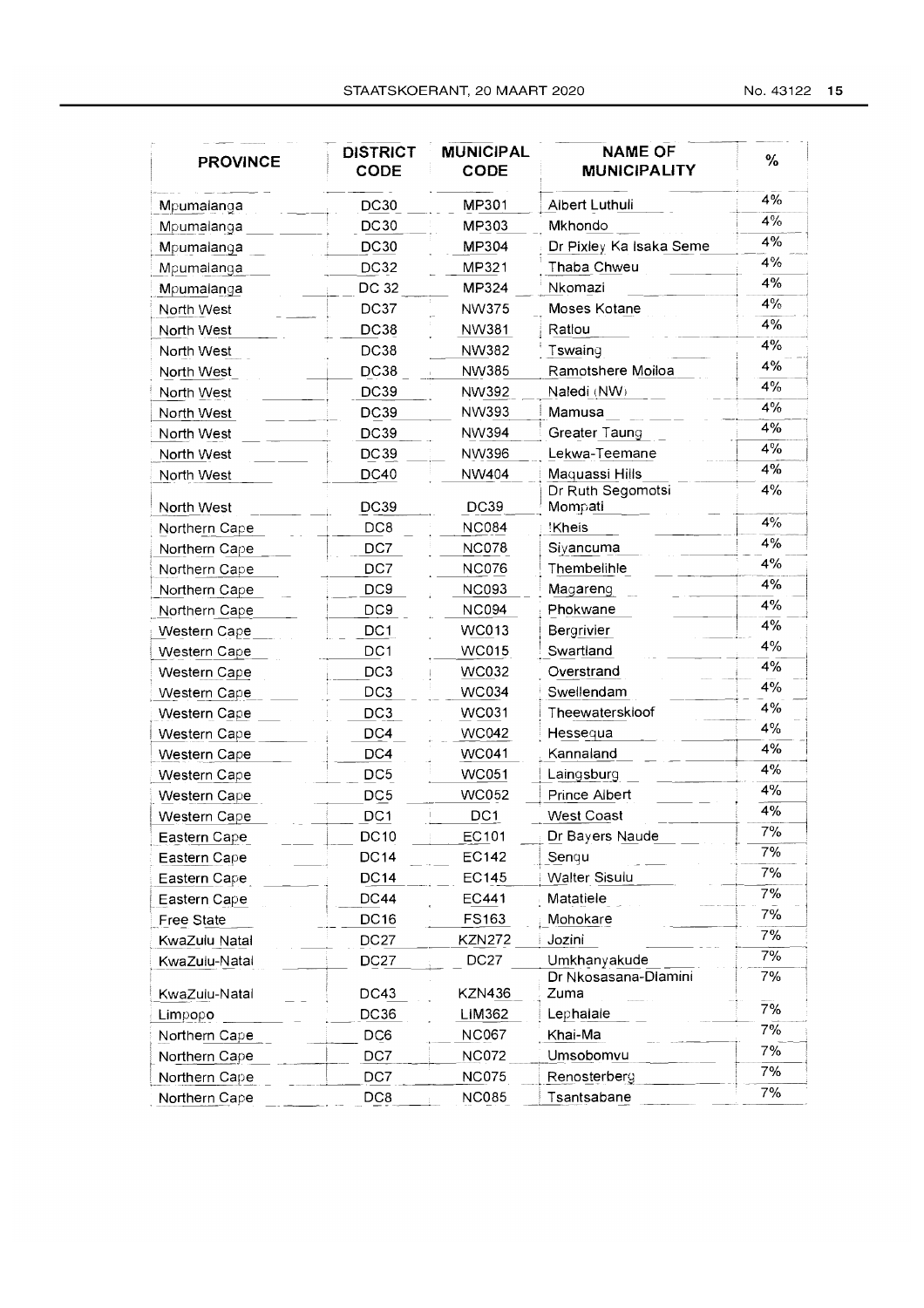| <b>PROVINCE</b>     | <b>DISTRICT</b><br><b>CODE</b> | <b>MUNICIPAL</b><br><b>CODE</b> | <b>NAME OF</b><br><b>MUNICIPALITY</b> | $\frac{9}{6}$ |
|---------------------|--------------------------------|---------------------------------|---------------------------------------|---------------|
| Northern Cape       | DC8                            | <b>NCO86</b>                    | Kgatelopele                           | 7%            |
| Northern Cape       | <b>DC45</b>                    | <b>NC453</b>                    | Gamagara                              | 7%            |
| Northern Cape       | <b>DC45</b>                    | <b>NC452</b>                    | Ga-Segonyana                          | 7%            |
| Northern Cape       | <b>DC45</b>                    | <b>DC45</b>                     | John Taolo Gaetsewe                   | 7%            |
| Western Cape        | DC <sub>1</sub>                | WC012                           | Cederberg                             | 7%            |
| Western Cape        | DC <sub>3</sub>                | <b>WC033</b>                    | Cape Agulhas                          | 7%            |
| Western Cape        | DC <sub>5</sub>                | WC053                           | <b>Beaufort West</b>                  | 7%            |
| Western Cape        | DC <sub>3</sub>                | DC <sub>3</sub>                 | Overberg                              | 7%            |
| Western Cape        | DC5                            | DC <sub>5</sub>                 | Central Karoo                         | 7%            |
| KwaZulu Natal       | <b>DC27</b>                    | <b>KZN271</b>                   | Umhlabuyalingana                      | 10%           |
| North West          | <b>DC39</b>                    | <b>NW397</b>                    | Kagisano/Molopo                       | 10%           |
| Northern Cape       | DC6                            | DC <sub>6</sub>                 | Namakwa                               | $10\%$        |
| Northern Cape       | DC6                            | <b>NC061</b>                    | Richtersveld                          | 10%           |
| Northern Cape       | DC <sub>6</sub>                | <b>NC062</b>                    | Nama Khoi                             | 10%           |
| Northern Cape       | DC6                            | <b>NC064</b>                    | Kamiesberg                            | 10%           |
| Northern Cape       | DC6                            | <b>NC065</b>                    | Hantam                                | 10%           |
| Northern Cape       | DC6                            | <b>NC066</b>                    | Karoo Hoogland                        | 10%           |
| Northern Cape       | DC7                            | DC7                             | Pixley Ka Seme                        | 10%           |
| Northern Cape       | DC7                            | <b>NC073</b>                    | Emthanjeni                            | 10%           |
| Northern Cape       | DC7                            | <b>NC071</b>                    | Ubuntu                                | 10%           |
| Northern Cape       | DC7                            | <b>NC074</b>                    | Kareeberg                             | 10%           |
| Northern Cape       | DC7                            | <b>NC077</b>                    | Siyathemba                            | 10%           |
| Northern Cape       | <b>DC45</b>                    | <b>NC451</b>                    | Joe Morolong                          | 10%           |
| <b>Western Cape</b> | DC <sub>1</sub>                | <b>WC011</b>                    | Matzikama                             | 10%           |

 $(2)$ A municipal manager or manager directly accountable to municipal manager who receives a market premium allowance, rural or scarce skills allowance in terms of Notice No. 225 as published in Government Gazette No. 37500 of 29 March 2014 or Notice No. 578 as published in Government Gazette No. 38946 of 1 July 2015 is not eligible for remote allowance contemplated in sub-item (1).

- $(3)$ A remote allowance referred to in sub-item (1) terminates when  $-$
- $(a)$ the employment contract of the municipal manager or a manager directly accountable to the municipal manager lapses or is terminated; or
- $(b)$ the municipal manager or manager directly accountable to municipal manager vacates office for any reason before the date of expiry of the employment contract, including but not limited to transfer, promotion, dismissal for misconduct, incapacity, operational requirements and retirement.

## Overpayment and underpayment

A municipality must inform all municipal managers and managers directly  $11.$  $(1)$ accountable to municipal managers in writing about the revised cost of living adjustments that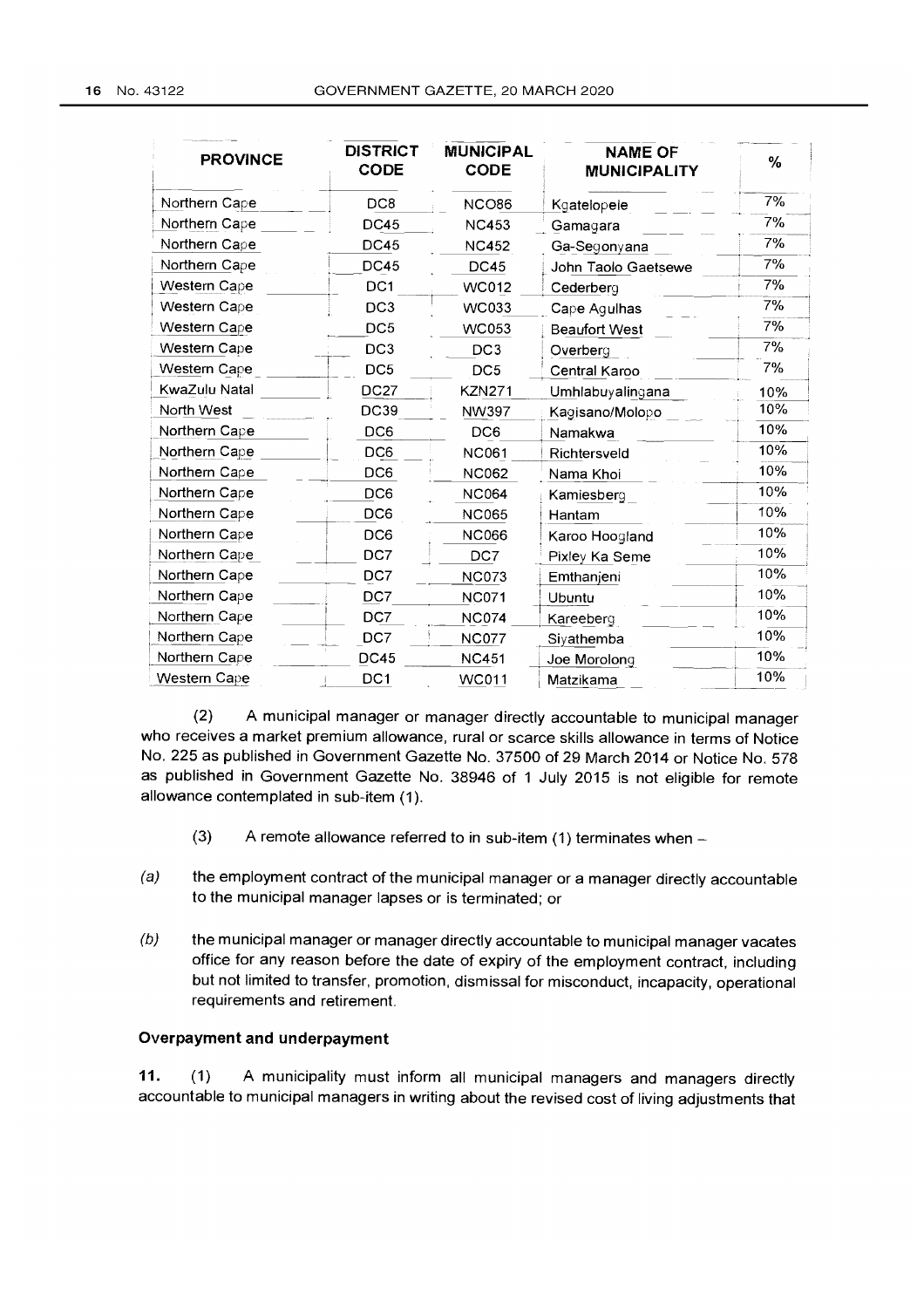any errors will be rectified, overpayments recovered and underpayments adjusted where necessary.

(2) **The** expenditure emanating from the implementation of this Notice must be defrayed from the 2019/20 budget of municipalities.

#### **Information to be submitted to the Minister**

12. (1) Every municipality must in terms of section 107 of the Act compile and submit an updated report containing the following information in respect of the municipal manager or managers directly accountable to municipal manager to the MEC responsible for local government as at 1 July 2019:

- (a) Total approved posts;
- (b) Total filled posts;
- (c) Total vacant posts;
- (d) Name of incumbent;
- (e) Designation;
- (f) Gender;
- $(q)$  Nature of contract (i.e. permanent or fixed term contract);
- (h) Date of appointment;
- (i) Date of expiry of contract;
- (j) Total remuneration package for 2019/20 financial year;
- $(k)$  Any allowance(s) payable to the municipal manager or managers directly accountable to municipal manager;
- (/) Total municipal income;
- (*m*) Total population;
- $(n)$  Total municipal equitable share; and
- (0) Municipal categorisation for 2019/20 financial year.

(2) **The** report contemplated in sub-item (1) must be submitted to the MEC responsible for local government in the province on or before 20 April 2020 on an official letterhead of the municipality, signed by the executive mayor or mayor manager.

(3) **The** MEC for local government must submit a consolidated report to the Minister in a format to be determined by the Minister from time to time on or before 20 May 2020.

#### **Transitional provisions**

13. (1) This Notice does not affect the existing employment contract of a municipal manager or a manager directly accountable to municipal manager appointed before 1 July 2014.

(2) A municipality that does not have any municipal income is a category 1 municipality.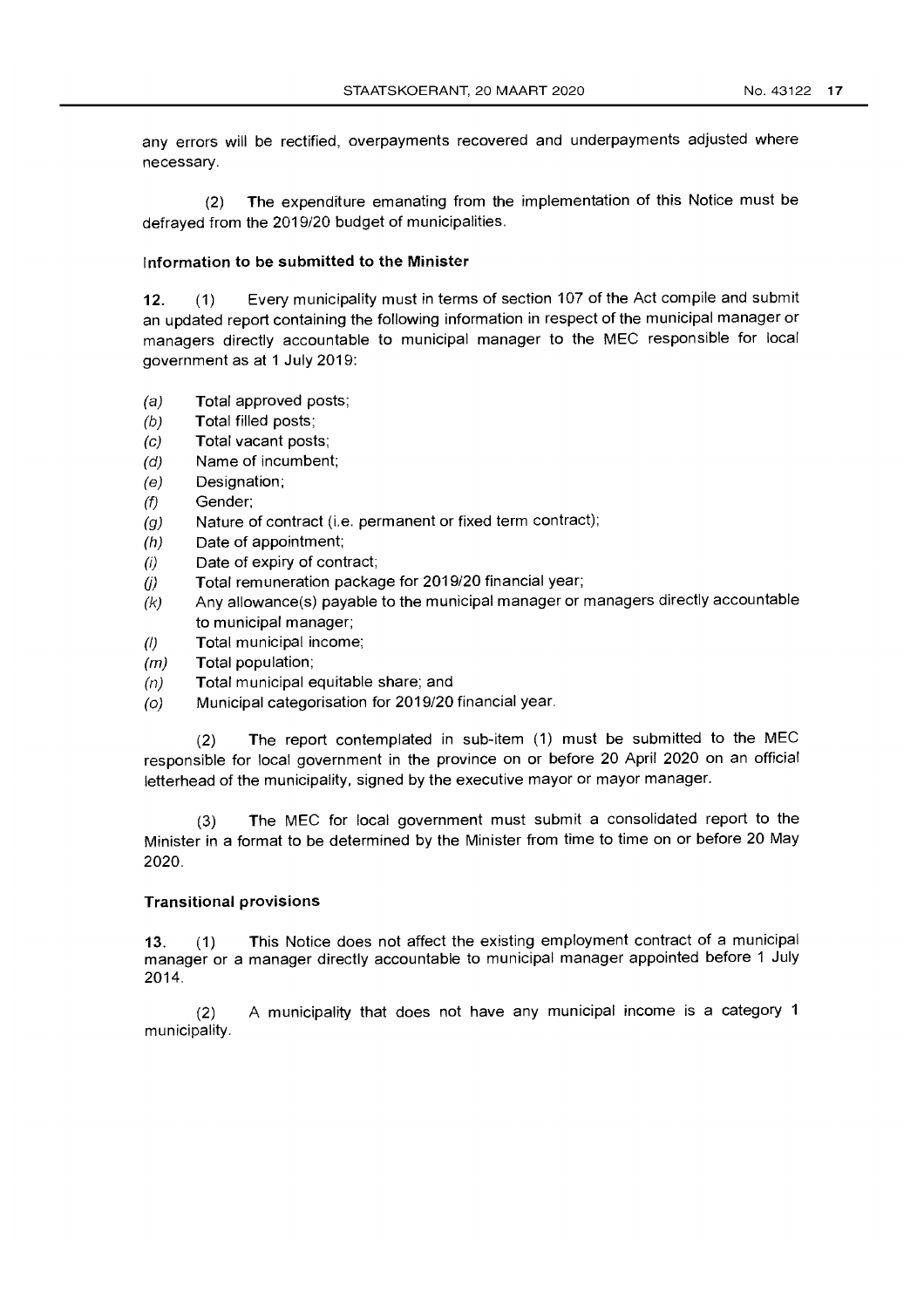(3) If a municipality has no audited financial statements for 2017/18 financial year by the date of publication of this Notice, the audited financial statements for 2016/17 financial year will mutatis mutandis apply.

(4) A municipal council may, in exceptional circumstances and good cause shown, and after consultation with the MEC for local government, apply in writing to the Minister to waive any of the prescribed requirements as set out in this Notice. The Minister will consider each application on merit, based on circumstances and motivation provided by municipalities.

(5) For purposes of the total remuneration packages adjustment for serving municipal managers and managers directly accountable to municipal managers, the following translation key will apply  $-$ 

| <b>TRANSLATION KEY</b>    |                                                                     |                                                                      |                                                                     |                                                                     |                                                                      |                                                              |  |
|---------------------------|---------------------------------------------------------------------|----------------------------------------------------------------------|---------------------------------------------------------------------|---------------------------------------------------------------------|----------------------------------------------------------------------|--------------------------------------------------------------|--|
| <b>MUNICIPAL</b>          |                                                                     | 2018/2019                                                            |                                                                     | 2019/2020                                                           |                                                                      |                                                              |  |
| CATEGORI<br><b>SATION</b> | <b>TOTAL</b><br><b>REMUNERATI</b><br><b>ON PACKAGE</b><br>(MINIMUM) | <b>TOTAL</b><br><b>REMUNERATI</b><br><b>ON PACKAGE</b><br>(MIDPOINT) | <b>TOTAL</b><br><b>REMUNERATI</b><br><b>ON PACKAGE</b><br>(MAXIMUM) | <b>TOTAL</b><br><b>REMUNERATIO</b><br><b>N PACKAGE</b><br>(MINIMUM) | <b>TOTAL</b><br><b>REMUNERATIO</b><br><b>N PACKAGE</b><br>(MIDPOINT) | <b>TOTAL</b><br><b>REMUNERATIO</b><br>N PACKAGE<br>(MAXIMUM) |  |
| 10                        | R 2,568,755                                                         | R 3.251.589                                                          | R 3.934,423                                                         | R 2.568,755                                                         | R 3,251,589                                                          | R 3.934,423                                                  |  |
| 9                         | R 2.204.466                                                         | R 2,755,584                                                          | R 3,306,702                                                         | R 2,204,466                                                         | R 2.755.584                                                          | R 3,306,702                                                  |  |
| 8                         | R 1.903.222                                                         | R 2,335,240                                                          | R 2,767,260                                                         | R 1.903,222                                                         | R 2.335.240                                                          | R 2,767,260                                                  |  |
|                           | R 1.646.643                                                         | R 1,995,931                                                          | R 2,345,220                                                         | R 1,646,643                                                         | R 1,995,931                                                          | R 2.345.220                                                  |  |
| 6                         | R 1.424.447                                                         | R 1,705.924                                                          | R 1,987.402                                                         | R 1,464,332                                                         | R 1.705.924                                                          | R 1,987,402                                                  |  |
| 5                         | R 1,242.678                                                         | R 1.470,625                                                          | R 1,698,573                                                         | R 1,277,473                                                         | R 1.511.803                                                          | R 1.698.573                                                  |  |
| 4                         | R 1.129.229                                                         | R 1.313.058                                                          | R 1.496.887                                                         | R 1,160,847                                                         | R 1.349.824                                                          | R 1,538,800                                                  |  |
| 3                         | R 1,038,509                                                         | R 1,193,690                                                          | R 1,348,869                                                         | R 1.067,587                                                         | R 1,227,113                                                          | R 1.386,637                                                  |  |
| 2                         | R 988.264                                                           | R 1.110,409                                                          | R 1,232,554                                                         | R 1 030,759                                                         | R 1.141.500                                                          | R 1.267, 066                                                 |  |
|                           | R 951,779                                                           | R 1.057.532                                                          | R 1.163.285                                                         | R 992.705                                                           | R 1,087,143                                                          | R 1,195,857                                                  |  |

(a) Municipal managers:

(b) Managers directly accountable to municipal managers:

|                                  |                                                                     |                                                                      | <b>TRANSLATION KEY</b>                                              |                                                                     |                                                                      |                                                                     |
|----------------------------------|---------------------------------------------------------------------|----------------------------------------------------------------------|---------------------------------------------------------------------|---------------------------------------------------------------------|----------------------------------------------------------------------|---------------------------------------------------------------------|
| <b>MUNICIPAL</b>                 |                                                                     | 2018/2019                                                            |                                                                     |                                                                     |                                                                      |                                                                     |
| <b>CATEGORI</b><br><b>SATION</b> | <b>TOTAL</b><br><b>REMUNERATI</b><br><b>ON PACKAGE</b><br>(MINIMUM) | <b>TOTAL</b><br><b>REMUNERATI</b><br><b>ON PACKAGE</b><br>(MIDPOINT) | <b>TOTAL</b><br><b>REMUNERATI</b><br><b>ON PACKAGE</b><br>(MAXIMUM) | <b>TOTAL</b><br><b>REMUNERATIO</b><br><b>N PACKAGE</b><br>(MINIMUM) | <b>TOTAL</b><br><b>REMUNERATIO</b><br><b>N PACKAGE</b><br>(MIDPOINT) | <b>TOTAL</b><br><b>REMUNERATIO</b><br><b>N PACKAGE</b><br>(MAXIMUM) |
| 10 <sup>°</sup>                  | R 2.055.005                                                         | R 2.601.272                                                          | R 3.147,538                                                         | R 2.055.005                                                         | R 2.601,272                                                          | R 3, 147, 538                                                       |
| 9                                | R 1,763,574                                                         | R 2.204.466                                                          | R 2.645,361                                                         | R 1,763,574                                                         | R 2.204.466                                                          | R 2.645,361                                                         |
| 8                                | R 1,522,577                                                         | R 1.868.192                                                          | R 2.213.808                                                         | R 1.522,577                                                         | R 1,868,192                                                          | R 2,213,808                                                         |
|                                  | R 1.317.315                                                         | R 1,596,747                                                          | R 1,876.176                                                         | R 1.354.200                                                         | R 1,596,747                                                          | R 1,876,176                                                         |
| 6.                               | R 1.156.263                                                         | R 1,376,505                                                          | R 1.596.747                                                         | R 1,188,638                                                         | R 1,415.047                                                          | R 1,596,747                                                         |
| 5                                | R 1.026.342                                                         | R 1.207,460                                                          | R 1,388,579                                                         | R 1.055.080                                                         | R 1.241.269                                                          | R 1.427.459                                                         |
| 4                                | R 932,548                                                           | R 1,078,089                                                          | R 1,223,632                                                         | R 972,648                                                           | R 1,108,275                                                          | R 1.257.894                                                         |
| 3                                | R 857,571                                                           | R 980.082                                                            | R 1.102.590                                                         | R 894.447                                                           | R 1,022,226                                                          | R 1.133,463                                                         |
| 2                                | R 811.416                                                           | R 911,704                                                            | R 1,011,991                                                         | R 846.307                                                           | R 950,907                                                            | R 1,040,327                                                         |
|                                  | R 781,460                                                           | R 868.290                                                            | R 955,118                                                           | R 815,063                                                           | R905.626                                                             | R 996,188                                                           |